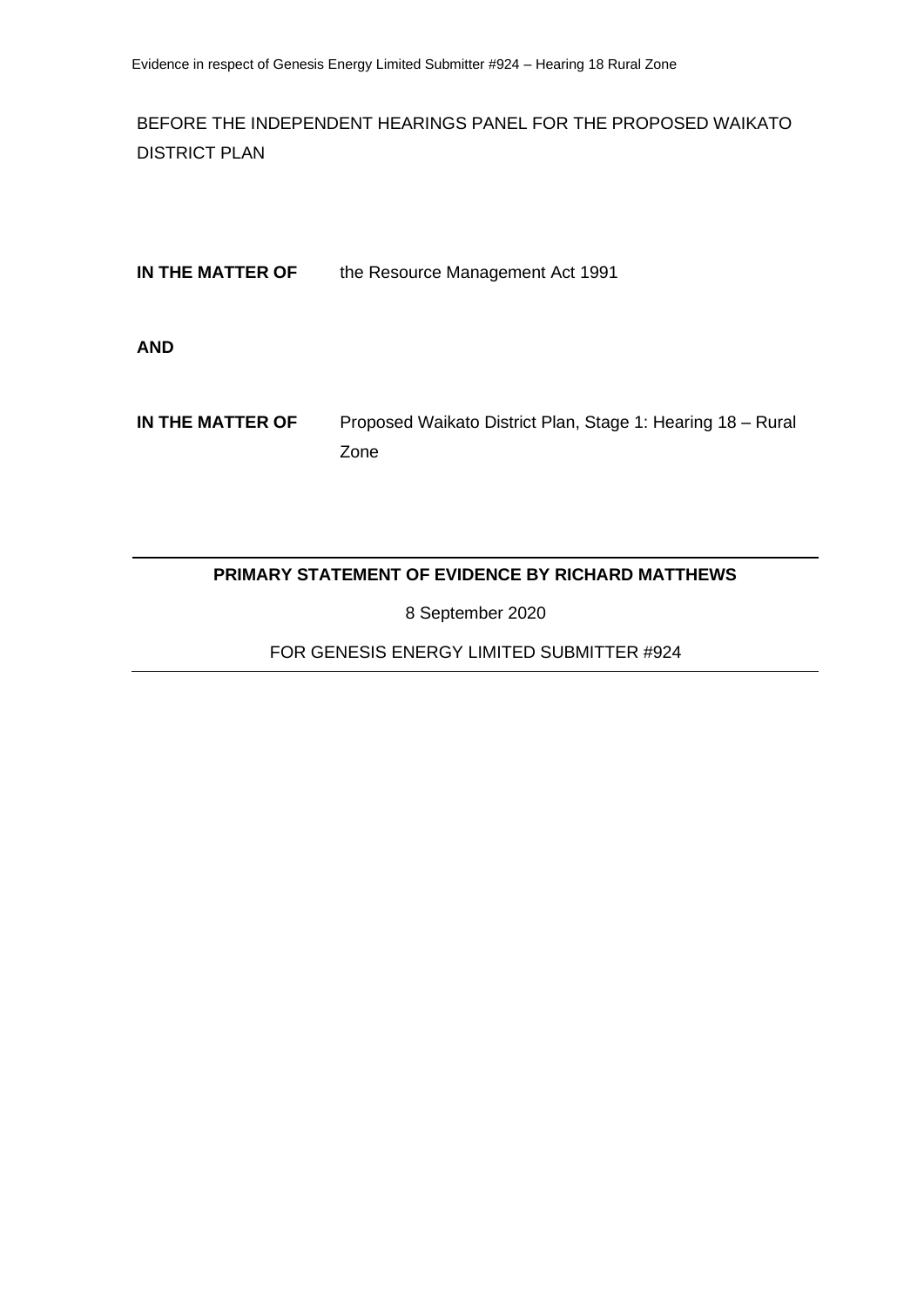#### **EXECUTIVE SUMMARY**

- 1. In my evidence, I have proposed changes to the Proposed Plan Rural Zone provisions, based on submissions made by Genesis Energy Limited, seeking to:
	- a) Ensure that the ongoing operation, maintenance and upgrading of the nationally significant HPS is not compromised through or affected by sensitive activities in the Rural Zone; and
	- b) Ensure that the HPS infrastructure that is located in the Rural Zone, in particular the coal management area, HPS ash ponds and ash pipeline, are provided for.
- 2. I set out relevant provisions of the Waikato Regional Policy Statement as these should guide the District Plan provisions, observing that the District Plan is required to "give effect" to the Regional Policy Statement in accordance with section 75 (3) (c) of the Resource Management Act 1991. In particular, I refer to the definition of "reverse sensitivity" as well as the Policy Statement provisions for regionally significant infrastructure and regionally significant industry.
- 3. I consider that the Regional Policy Statement definition for reverse sensitivity should be used in the District Plan, rather than creating a new definition for the District Plan alone.
- 4. I recommend a change to Policy 5.3.3 (Industrial and Commercial Activities) to provide for existing non-rural activities in rural locations where those activities are managed to ensure that their scale, intensity, and built form are in keeping with their existing scale and they maintain a level of amenity for neighbouring sites in keeping with a rural environment.
- 5. I generally agree with the rewording of Policy 5.3.7 proposed in the section 42A Report by Mr Clease. However, in my opinion, the rewording proposed focuses on avoiding reverse sensitivity effects on activities within the rural zone and does not adequately address reverse sensitivity caused by activities within the Rural Zone on activities lawfully established outside (but adjacent to) the zone. Clause (b) in the proposed rewording only relates to "lawfully stablished productive rural activities, intensive farming, rural industry, strategic infrastructure, or extractive activities" and does not provide any policy support for activities on the interface of zones.
- 6. Mr Clease also refers to "network infrastructure" in the section 42A Report and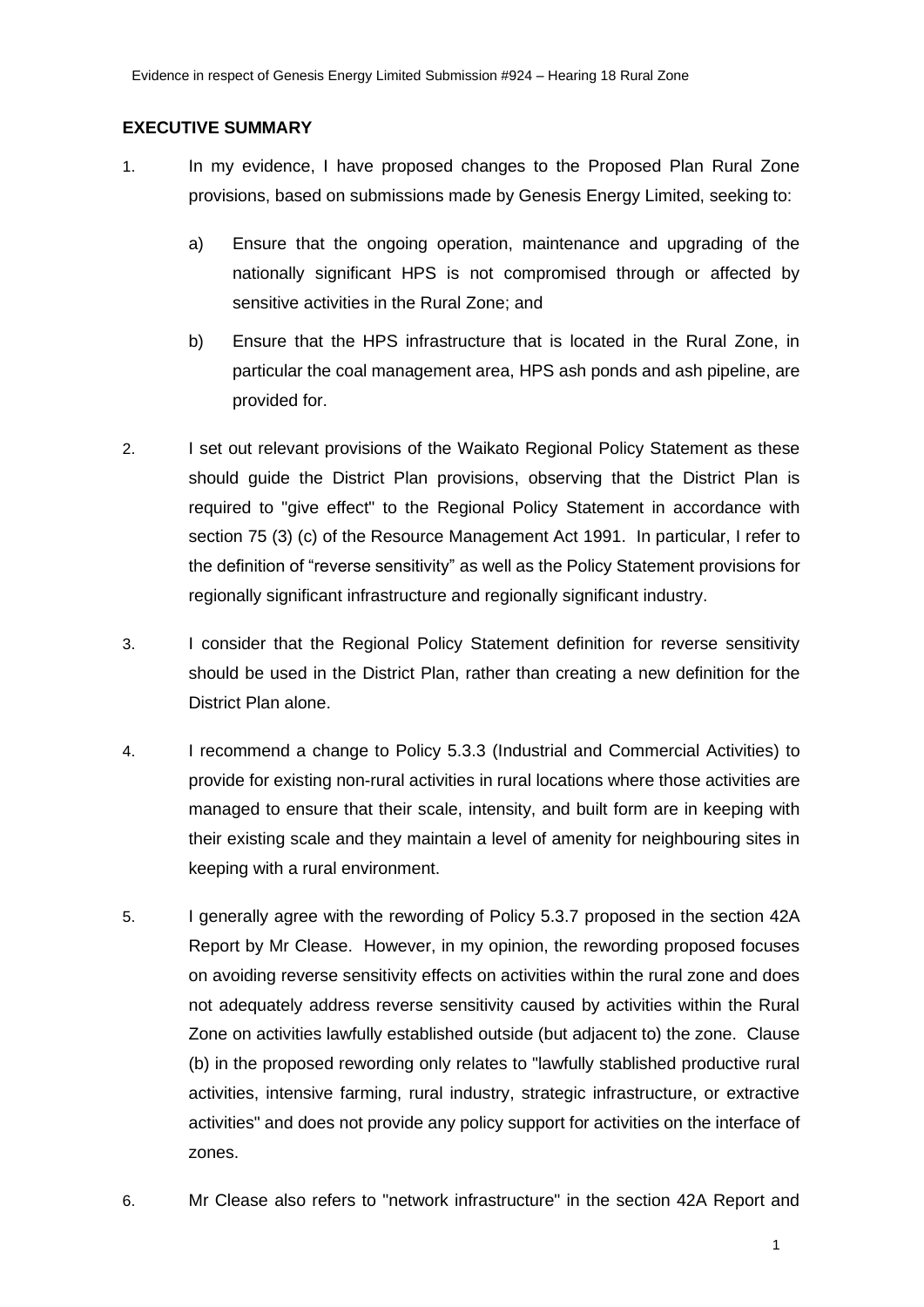(for example) in proposed amendments to Objective 5.1.1. In Policy 5.3.7, the term "strategic infrastructure" is used. The term "strategic infrastructure" is not used consistently throughout the Proposed Plan or section 42A reports (this varies between "infrastructure", "significant infrastructure", "regionally significant infrastructure" and various other phrases, including "utilities" as used in the Stage 2 provisions) nor is this term defined by any of the s42A Report authors.

- 7. The term "infrastructure" should also include the HPS ash ponds and related infrastructure which should also be protected from reverse sensitivity effects as it is an integral part of the Huntly Power Station operation.
- 8. I recommend amendment to the policy to address the matters I have identified and to focus on reverse sensitivity effects.
- 9. I agree with the s42A Report recommended changes in respect of the naming of Policy 5.3.17 (which would become Policy 5.3.20 with the recommendations) to better reflect the nature of the ash ponds operations and with the recommended amendments to the policy.
- 10. I consider that the rule framework, as recommended by the s42A Report author is unnecessarily complex as it still requires reference back to the rules in the Zone as a whole to determine what the rules relevant to the Ash Management Area are. I recommend that the hierarchy is simplified and set out my recommended wording to achieve this.
- 11. In addition to seeking clarification of the rule framework, the Genesis submission also sought specific provision in the permitted activity rules for up to 85 heavy vehicle movements per day for transport of coal ash away from the ash management area. The transportation of ash away from the ash management site is an integral part of the management of the ash and enables the long-term disposal of ash. Several transportation assessments have shown that the traffic movements involved (up to 85 heavy vehicles per day) can be readily accommodated within the roading network and with the accessways provided. I therefore recommend inclusion of provision for up to 85 heavy vehicle movements per day from the ash management site as a permitted activity.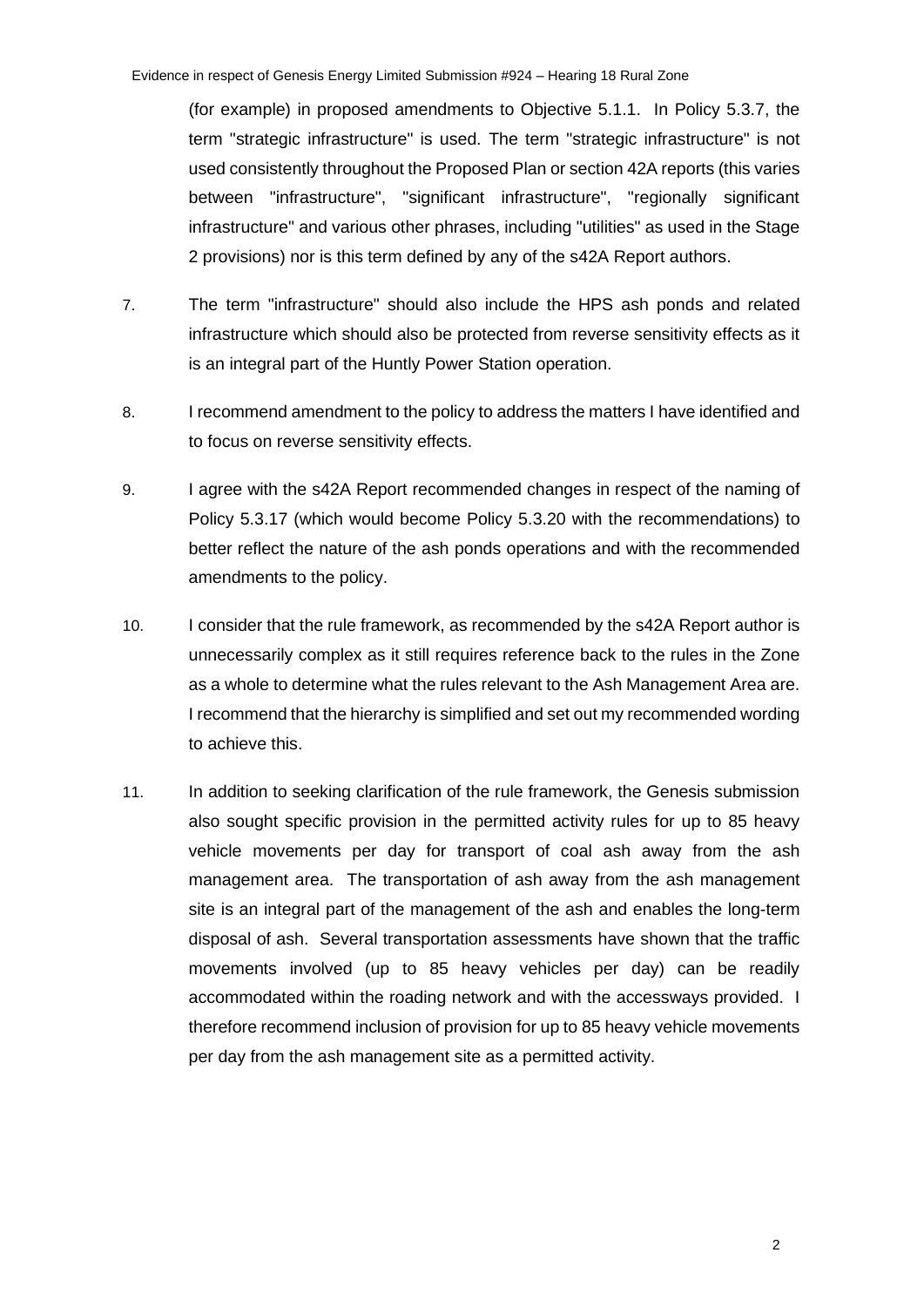### **INTRODUCTION**

- 12. My name is Richard John Matthews. I hold the qualifications of Master of Science (Hons) degree specialising in Chemistry and have been working on resource consent applications (and their former descriptions underlegislation prior to the commencement of the Resource Management Act 1991) since 1979 and advising on Regional and District Plan provisions since 1991.
- 13. I am a partner with Mitchell Daysh Limited, a specialist environmental consulting practice with offices in Auckland, Hamilton, Napier, and Dunedin. Mitchell Daysh Limited was formed on 1 October 2016, as a result of merger between Mitchell PartnershipsLimited and Environmental Management Services.
- 14. I prepared evidence for the Proposed Waikato District Plan, Stage 1: Hearing 1, Chapter 1 Introduction and Hearing 2, Plan Structure and All of Plan hearings. My experience is set out in that evidence.
- 15. I have been providing planning advice to Genesis Energy Limited ("**Genesis**") with respect to Huntly Power Station activities since 1999 and am familiar with the power station operations, the resource consents applicable to the site and the Operative Regional and District Plan provisions relevant to the site.

### **Code of Conduct**

16. While not directly applicable to this hearing, I confirm that I have read the "Code of Conduct for Expert Witnesses" contained in the Environment Court Consolidated Practice Note 2014. I agree to comply with this Code of Conduct. In particular, unless I state otherwise, this evidence is within my sphere of expertise and I have not omitted to consider material facts knownto me that might alter or detract from the opinions I express.

### **Scope of Evidence**

17. My evidence discusses the Genesis Submissions (submitter ID 924) and Further Submissions (submitter ID 1345) on the Proposed Waikato District Plan ("**PDP**") with respect to the matters addressed in the Section 42A Report (prepared by Mr Jonathan Clease) for Hearing 18.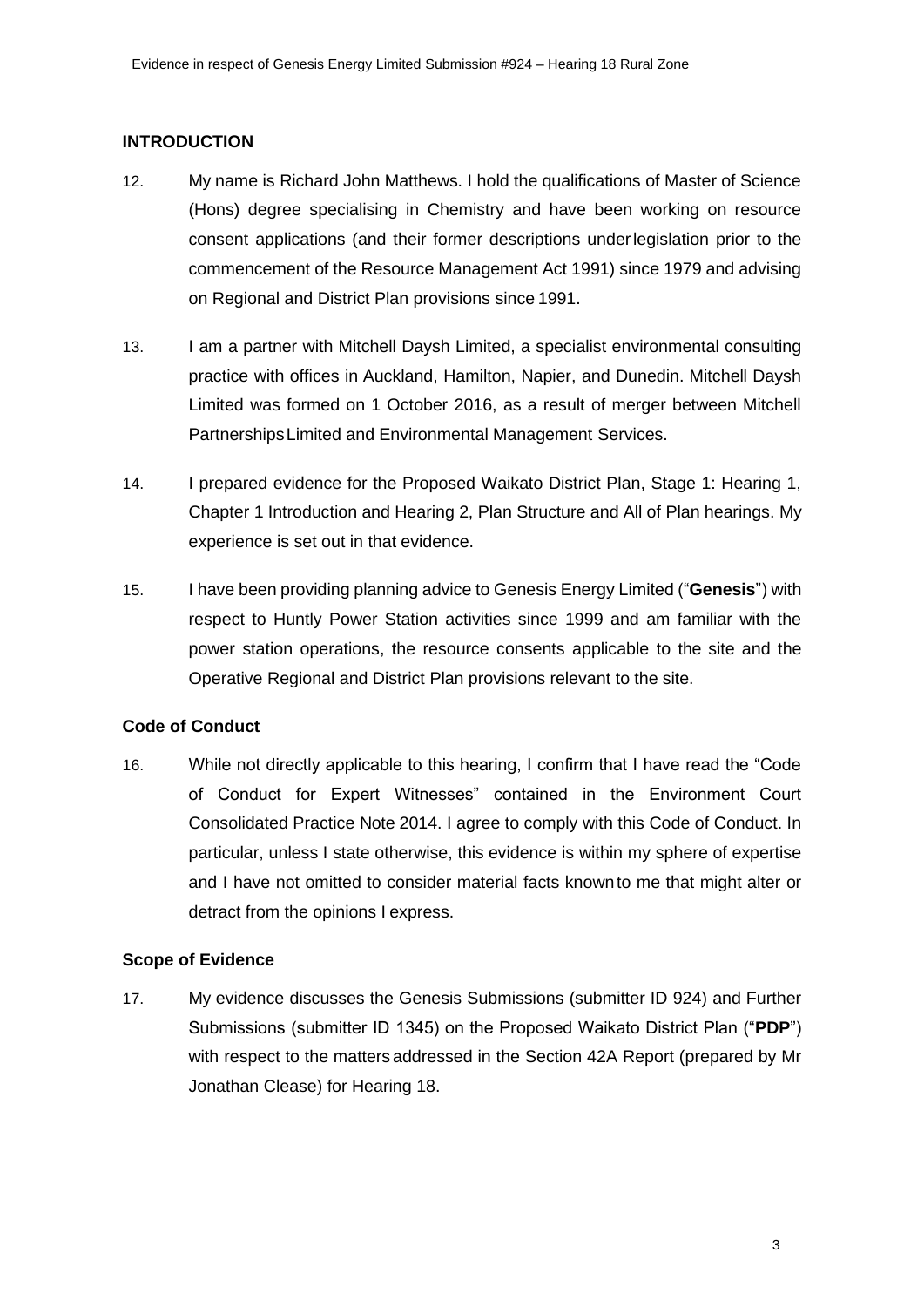#### **Genesis Energy Limited Background and Submissions**

- 18. Section 2 of the Genesis submission and my Hearing 1 and 2 evidence sets out the background to Genesis' interests in the Waikato District.
- 19. Genesis Energy owns and operates the Huntly Power Station ("**HPS**"). The HPS is located on Heavy Industrial Zone land bordering Rural Zoned land and activities related to the power station operation, such as coal receival and ash management activities, are located on Rural Zone land.
- 20. The Submissions made by Genesis in respect of the Rural Zone fall into two broad categories, as follows:
	- (a) Ensuring that the ongoing operation, maintenance and upgrading of the nationally significant HPS is not compromised through or affected by sensitive activities in the Rural Zone.
	- (b) Ensuring that the HPS infrastructure that is located in the Rural Zone, in particular the coal management area, HPS ash ponds and ash pipeline are provided for.
- 21. I have read the s42A Reports relevant to Hearing 18. I do not propose to repeat the matters addressed in those reports other than to highlight particular points and focus on the aspects addressed in the Genesis submissions and further submissions.

### **CURRENT POLICY AND PLANNING FRAMEWORK**

22. The following section of my evidence identifies the relevant provisions of the statutory planning framework applicable to reverse sensitivity and protecting regionally significant industry and regionally significant infrastructure. In particular, I set out below relevant provisions of the Waikato Regional Policy Statement ("**Waikato RPS**") as these should guide the District Plan provisions.

#### **Waikato Regional Policy Statement**

- 23. In accordance with section 75 (3) (c) of the Resource Management Act 1991, the PDP is required to "give effect" to the Waikato RPS.
- 24. I note that the Waikato RPS includes a definition of "Reverse Sensitivity":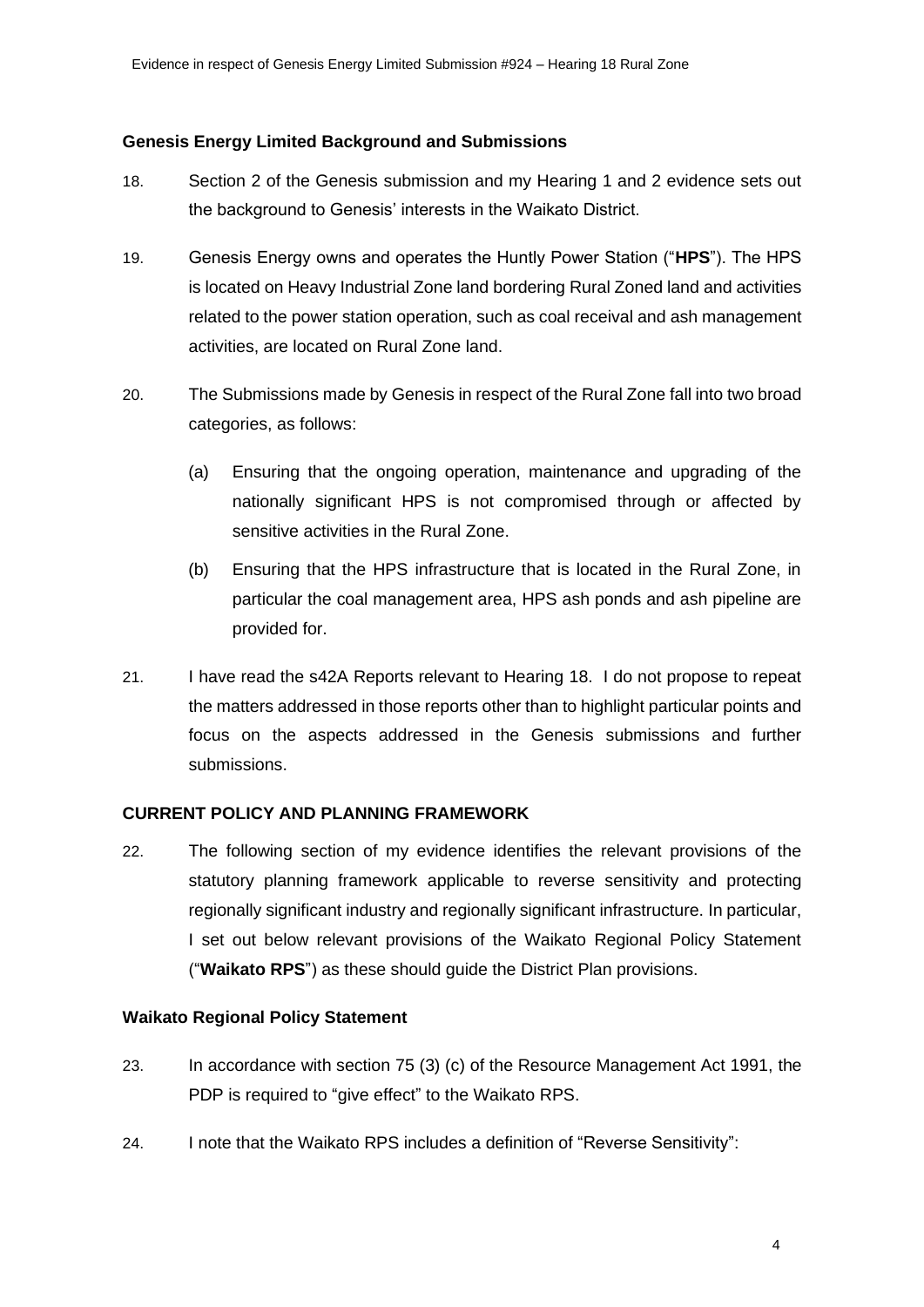Reverse sensitivity – is the vulnerability of a lawfully established activity to a new activity or land use. It arises when a lawfully established activity causes potential, actual or perceived adverse environmental effects on the new activity, to a point where the new activity may seek to restrict the operation or require mitigation of the effects of the established activity.

- 25. While I address the matter of the definition of reverse sensitivity in response to the section 42A report later in my evidence, in my opinion, instead of including a new definition of reverse sensitivity in the PDP, the Waikato RPS definition should be utilised.
- 26. As detailed in my evidence for Hearing 1, Chapter 1 Introduction and Hearing 2, Plan Structure and All of Plan and Hearing 7, Industrial and Heavy Industrial Zone, the HPS is a 'Regionally Significant Industry', as defined in the Waikato RPS as follows:

Regionally significant industry – means an economic activity based on the use of natural and physical resources in the region and is identified in regional or district plans, which has been shown to have benefits that are significant at a regional or national scale. These may include social, economic or cultural benefits.

27. The HPS is also an example of a Regionally Significant Infrastructure, defined in the Waikato RPS as being [emphasis added]:

#### **Regionally significant infrastructure – includes:**

- a) pipelines for the distribution or transmission of natural or manufactured gas or petroleum;
- b) infrastructure required to permit telecommunication as defined in the Telecommunications Act 2001;
- c) radio apparatus as defined in section 2(1) of the Radio Communications Act 1989;
- d) the national electricity grid, as defined by the Electricity Industry Act 2010;
- e) a network (as defined in the Electricity Industry Act 2010);
- f) infrastructure for the generation and/ or conveyance of electricity that is fed into the national grid or a network (as defined in the Electricity Industry Act 2010);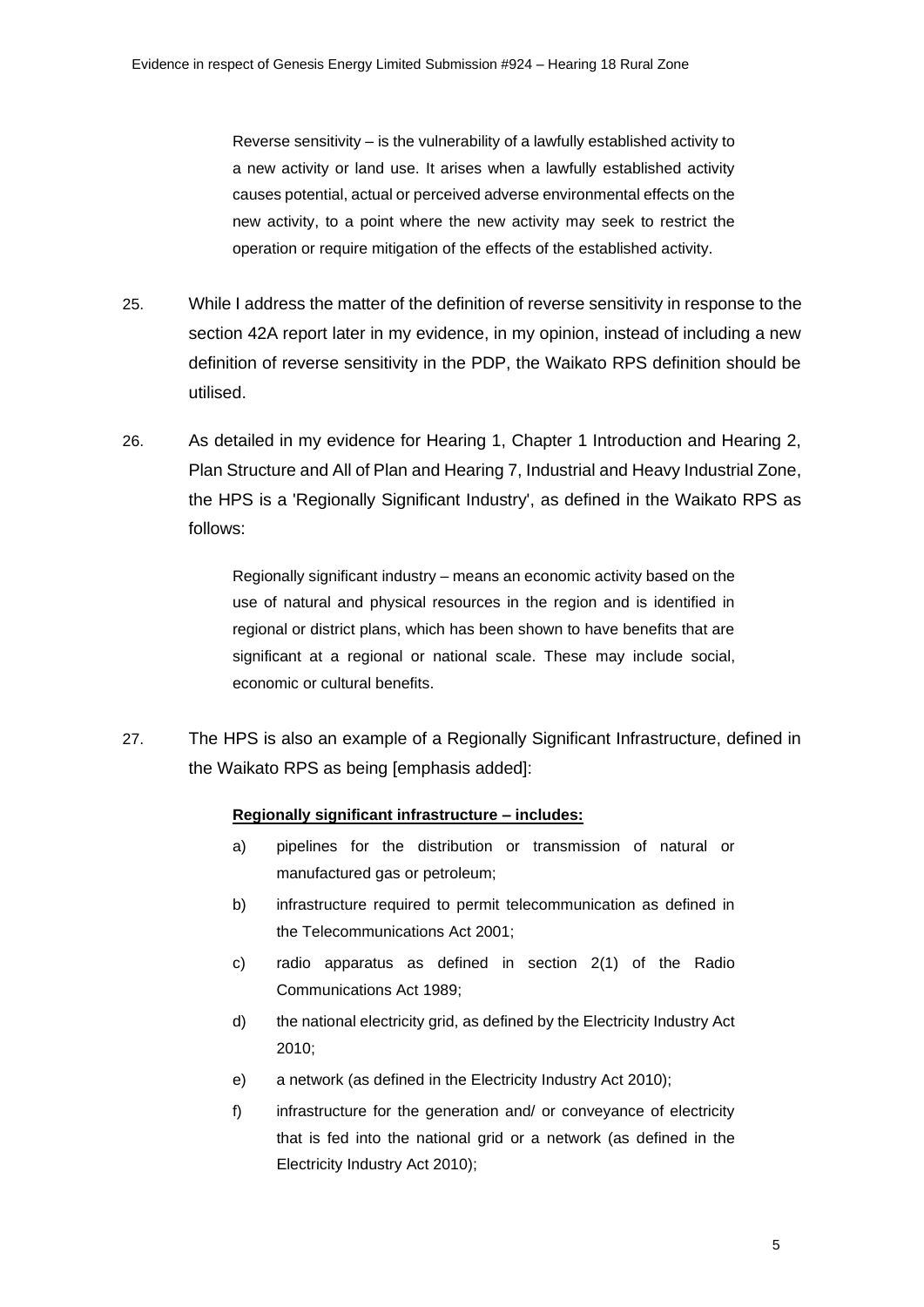- g significant transport corridors as defined in Map 6.1 and 6.1A;
- h) lifeline utilities, as defined in the Civil Defence and Emergency Management Act 2002, and their associated essential infrastructure and services;
- i) municipal wastewater treatment plants, water supply treatment plants and bulk water supply, wastewater conveyance and storage systems, municipal supply dams (including Mangatangi and Mangatawhiri water supply dams) and ancillary infrastructure;
- j) flood and drainage infrastructure managed by Waikato Regional Council;
- k) Hamilton City bus terminal and Hamilton Railway Station terminus; and
- l) Hamilton International Airport.
- 28. I address the Waikato RPS provisions relating to both Regionally Significant Industry and Regionally Significant Infrastructure in my evidence as the provisions of the Waikato RPS are framed differently for each. In my opinion, the HPS fits within the ambit of both definitions.
- 29. The overarching RPS objective relating to this issue is Objective 3.12 which relates to the Built Environment. Clause (g) requires the built environment and associated land uses to be developed in a manner that minimises land use conflicts, including minimising the potential for reverse sensitivity.

#### **3.12 Built environment**

- a) Development of the built environment (including transport and other infrastructure) and associated land use occurs in an integrated, sustainable and planned manner which enables positive environmental, social, cultural and economic outcomes, including by:
- b) promoting positive indigenous biodiversity outcomes;
- c) preserving and protecting natural character, and protecting outstanding natural features and landscapes from inappropriate subdivision, use, and development;
- d) integrating land use and infrastructure planning, including by ensuring that development of the built environment does not compromise the safe, efficient and effective operation of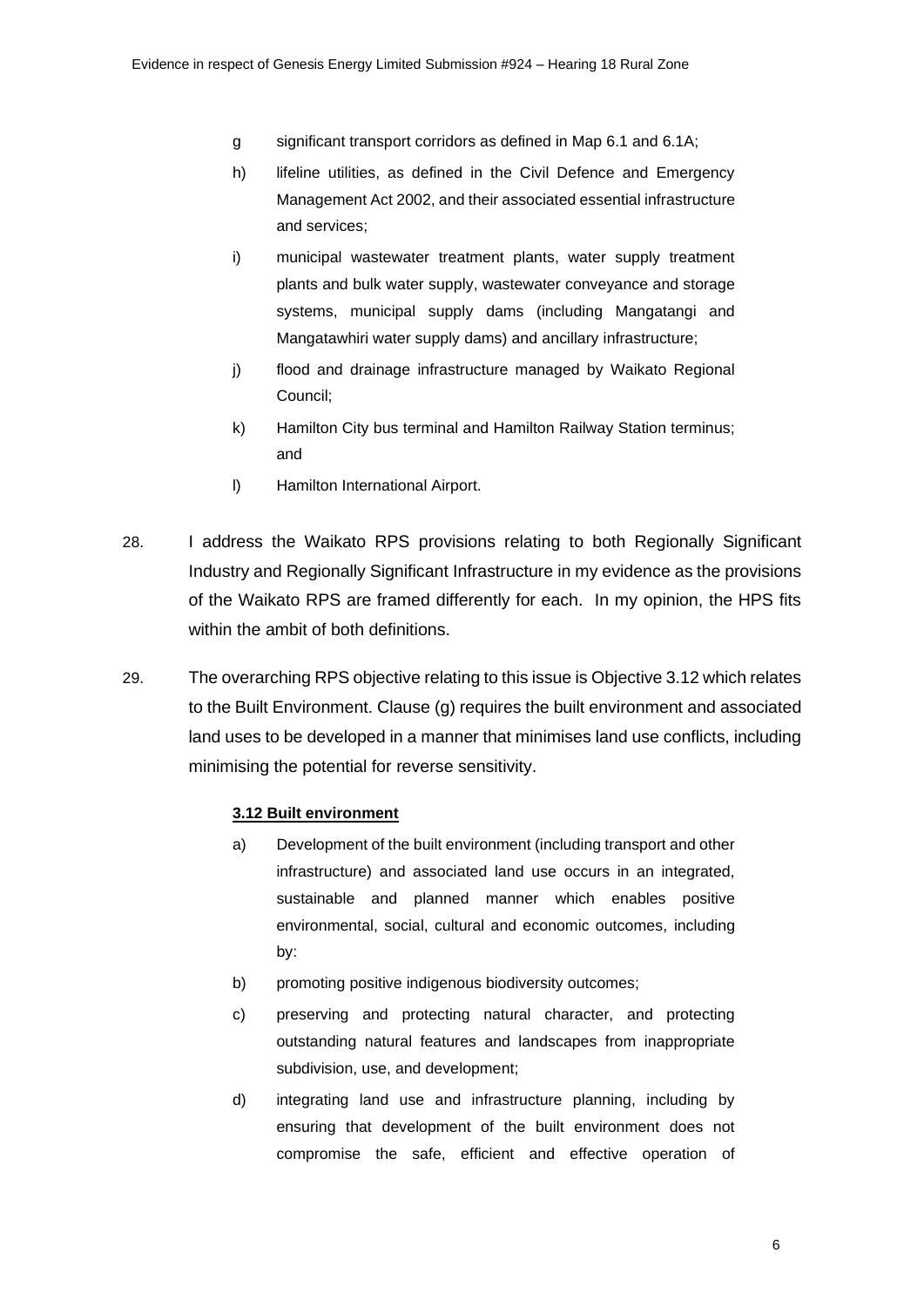infrastructure corridors;

- e) integrating land use and water planning, including to ensure that sufficient water is available to support future planned growth;
- f) recognising and protecting the value and long-term benefits of regionally significant infrastructure;
- g) protecting access to identified significant mineral resources;
- h) minimising land use conflicts, including minimising potential for reverse sensitivity;
- i) anticipating and responding to changing land use pressures outside the Waikato region which may impact on the built environment within the region;
- j) providing for the development, operation, maintenance and upgrading of new and existing electricity transmission and renewable electricity generation activities including small and community scale generation;
- k) promoting a viable and vibrant central business district in Hamilton city, with a supporting network of sub-regional and town centres; and
- m) providing for a range of commercial development to support the social and economic wellbeing of the region.

## **Regionally Significant Industry**

- 30. The Waikato RPS sets out an extensive range of policy directives in relation to the built environment, including Regionally Significant Industry. The policy directives require:
	- (a) "integrating land use and infrastructure planning, including by ensuring that development of the built environment does not compromise the safe, efficient and effective operation of infrastructure corridors";<sup>1</sup>
	- (b) "minimising land use conflicts, including minimising potential for reverse sensitivity";<sup>2</sup>
	- (c) "The management of natural and physical resources provides for the continued operation and development of regionally significant industry … by

<sup>1</sup> Waikato RPS Objective 3.12(c).

Waikato RPS Objective 3.12(g).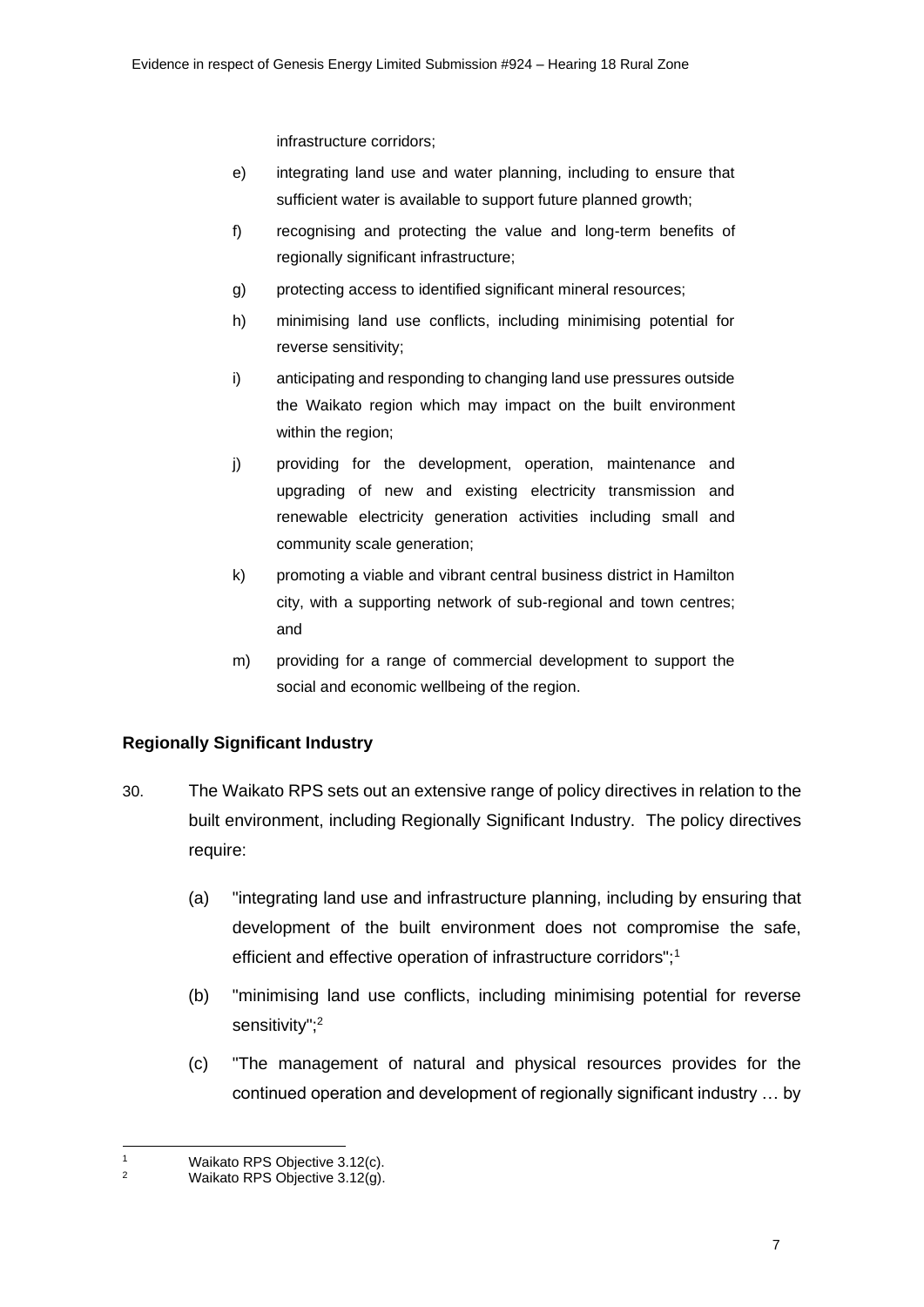… recognising the value and long-term benefits of regionally significant industry to economic, social and cultural wellbeing … [and] … avoiding or minimising the potential for reverse sensitivity";<sup>3</sup>

- (d) "Local authorities should have particular regard to the potential for reverse sensitivity when assessing resource consent applications, preparing, reviewing or changing district or regional plans and development planning mechanisms such as structure plans and growth strategies. In particular, consideration should be given to discouraging new sensitive activities, locating near existing and planned land uses or activities that could be subject to effects including the discharge of substances, odour, smoke, noise, light spill, or dust which could affect the health of people and / or lower the amenity values of the surrounding area.";<sup>4</sup> and
- (e) "New development should … be directed away from identified regionally significant industry … [and] … not result in incompatible adjacent land uses (including those that may result in reverse sensitivity effects), such as industry, rural activities and existing or planned infrastructure".<sup>5</sup>
- 31. Policy 4.4 is particularly pertinent, stating:

### **Policy 4.4 Regionally significant industry and primary production**

- a) The management of natural and physical resources provides for the continued operation and development of regionally significant industry and primary production activities by:
- b) recognising the value and long term benefits of regionally significant industry to economic, social and cultural wellbeing;
- c) recognising the value and long term benefits of primary production activities which support regionally significant industry;
- d) ensuring the adverse effects of regionally significant industry and primary production are avoided, remedied or mitigated;
- e) co-ordinating infrastructure and service provision at a scale appropriate to the activities likely to be undertaken;
- f) maintaining and where appropriate enhancing access to natural and physical resources, while balancing the competing demand for

<sup>&</sup>lt;sup>3</sup> Waikato RPS Policy 4.4.<br><sup>4</sup> Waikato RPS – Impleme

<sup>4</sup> Waikato RPS – Implementation Method 6.1.2.

<sup>5</sup> Waikato RPS – Section 6A Development Principles (h) and (o).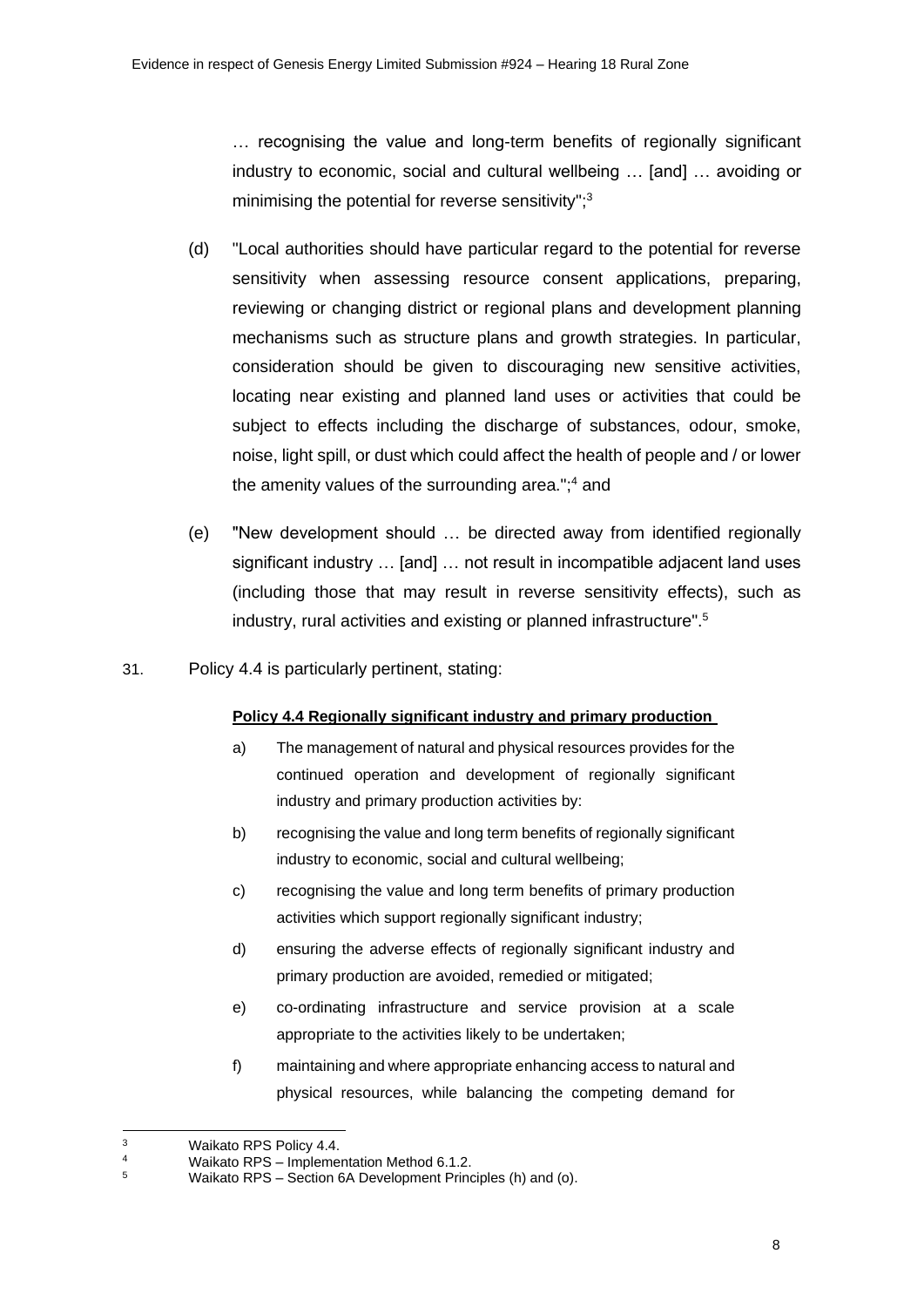these resources;

- g) avoiding or minimising the potential for reverse sensitivity; and
- h) promoting positive environmental outcomes.
- 32. This policy requires that the Waikato District Council manage resource management processes so as to provide for the continued operation and development of the HPS (being a Regionally Significant Industry).
- 33. Policy 4.4 also requires the provision for the operation and development of Regionally Significant Industry by:
	- Recognising the benefits of industry (clause a);
	- Ensuring that the effects of industry are appropriately managed (clause c);
	- At least maintaining (and in some instances, enhancing) access of industry to natural and physical resources, while balancing demands for resources (clause f); and
	- Avoiding or minimising the potential for reverse sensitivity (clause f).
- 34. In my opinion, Clause (f) is fundamental in respect of HPS submission points relating to sensitive activities locating in close proximity to the HPS. As with Objective 3.12 it requires the Waikato District Council to avoid or minimise the potential for reverse sensitivity. In this regard, the test is to analyse whether there is the *potential* for reverse sensitivity.
- 35. Implementation Method 4.4.1 (plan provisions) requires that district plans provide for regionally significant industry by (among other matters):
	- Identifying appropriate provisions, including zones, to enable the operation and development of regionally significant industry (clause a).
	- maintaining and where appropriate enhancing access to natural and physical resources for regionally significant industry (clause c).
	- recognising the potential for regionally significant industry activities to have adverse effects beyond its boundaries and the need to avoid or minimise the potential for reverse sensitivity effects.
	- recognising and balancing the competing demands for resources between regionally significant industry and other activities (clause g);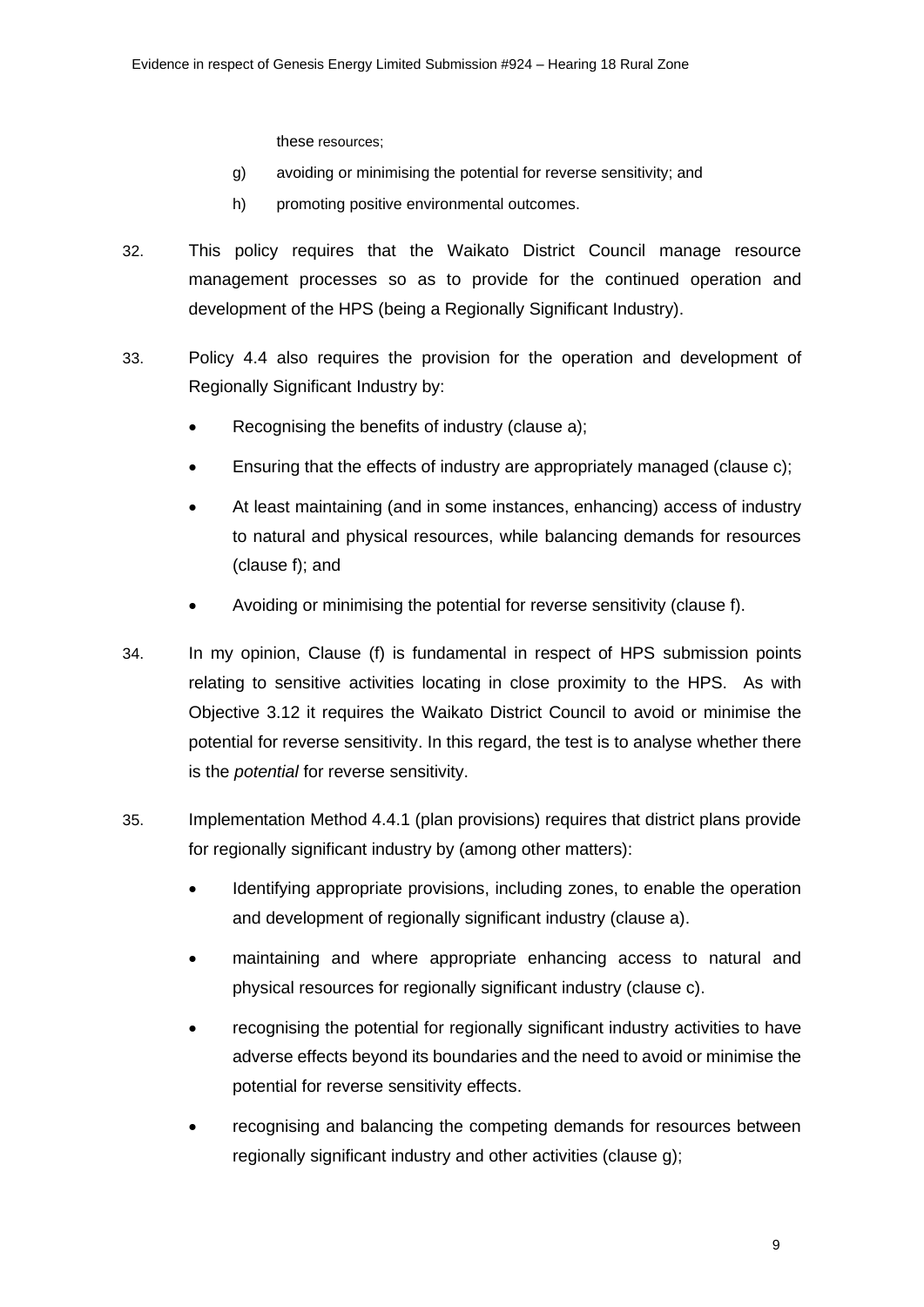- ensuring the adverse effects of regionally significant industry and primary production are avoided, remedied or mitigated (clause h).
- 36. The thrust of the provisions relating to reverse sensitivity are that where there is potential for reverse sensitivity, this should be actively minimised. There is no need to confirm that reverse sensitivity is an issue for the RPS provisions to carry weight, which in fact would largely be impossible as reverse sensitivity only becomes an issue when it constrains lawfully established operations. It could take a number of years for reverse sensitivity to become an issue for an activity, which is why the potential for reverse sensitivity has to be managed appropriately. One of the key mechanisms utilised in planning to minimise land use conflicts and reverse sensitivity is through appropriate zonings and through setbacks/separation distances.

### **Regionally Significant Infrastructure**

- 37. In respect of Regionally Significant Infrastructure, RPS Objective 3.12 requires the recognition and protection of the "value and long-term benefits of regionally significant infrastructure"
- 38. Policy 6.6 requires the management of the built environment in a manner that recognises Regionally Significant Infrastructure. Policy 6.6 states:

#### **Policy 6.6 Significant infrastructure and energy resources**

- a) Management of the built environment ensures particular regard is given to:
- b) that the effectiveness and efficiency of existing and planned regionally significant infrastructure is protected;
- c) the benefits that can be gained from the development and use of regionally significant infrastructure and energy resources, recognising and providing for the particular benefits of renewable electricity generation, electricity transmission, and municipal water supply; and
- d) the locational and technical practicalities associated with renewable electricity generation and the technical and operational requirements of the electricity transmission network.
- 39. Implementation Method 6.6.1 requires that district plans include provisions that: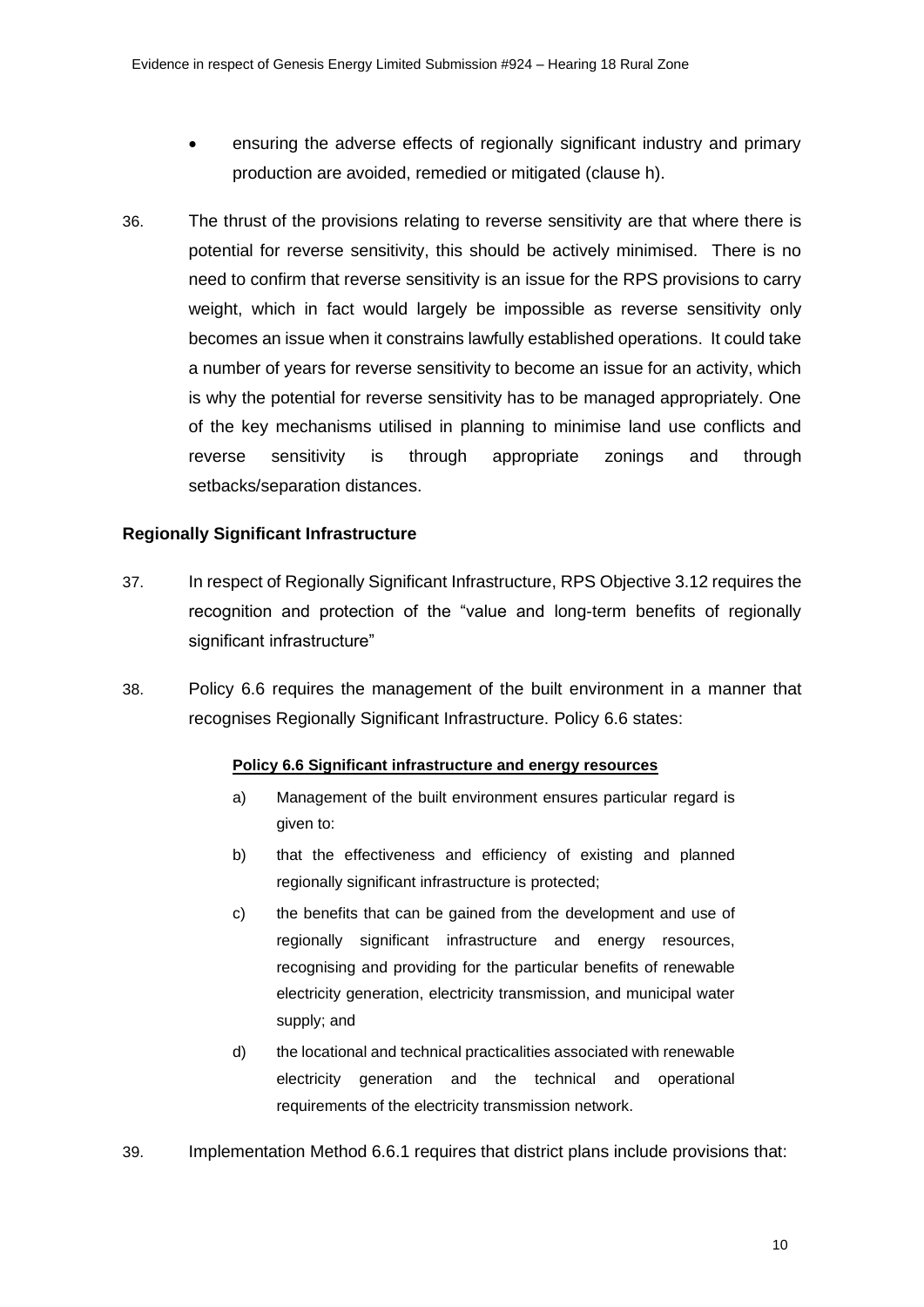- (f) provides for infrastructure in a manner that:
	- i) recognises that infrastructure development can adversely affect people and communities;
	- ii) enables the ongoing operation, maintenance, upgrading and development of municipal water supply infrastructure so as to provide for the justified and reasonably foreseeable needs of current and future generations; and
	- iii) does not result in land uses that adversely affect the effective and efficient operation of existing and planned regionally significant infrastructure.

#### **ANALYSIS OF GENESIS' SUBMISSIONS**

- 40. As detailed earlier in my evidence, Genesis' primary interests in the Rural Zone provisions of the PDP are:
	- (a) Ensuring that the potential for reverse sensitivity impact on the HPS is avoided or minimised; and
	- (b) Ensuring that the HPS infrastructure that is located in the Rural Zone, in particular the coal management area, HPS ash ponds and ash pipeline, are provided for.
- 41. I address these matters below in response to the section 24A Report discussions on them.

#### *Definition of Reverse Sensitivity (Submission 924.14, further submission 1345.70)*

42. Mr Clease (at paragraph 293) recommends that a definition of reverse sensitivity be included in the Waikato District Plan:

> means the effect on existing lawful activities from the introduction of new sensitive land uses that may lead to restrictions on existing lawful activities as a consequence of complaints.

43. While I agree that reverse sensitivity should be explicitly defined in the plan, in my opinion, the Waikato RPS definition is preferable as it explicitly mentions the "perception of effects". In my experience, the challenges associated with sensitive activities locating in proximity to non-sensitive activities is the perception that the non-sensitive activity causes adverse effects.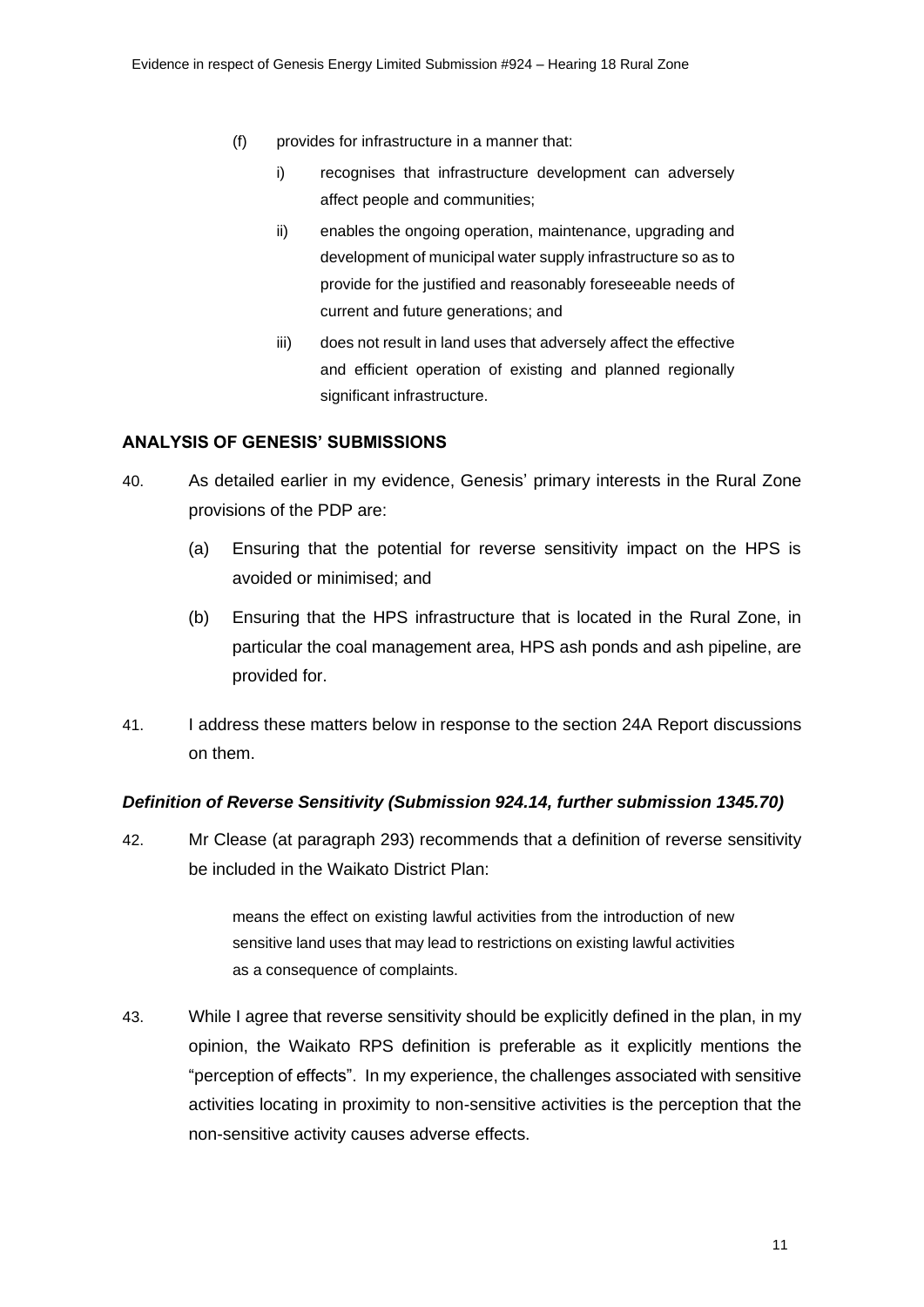44. I therefore support the PDP using the Waikato RPS definition of "reverse sensitivity" (the Waikato RPS definition is quoted in paragraph 24 of my evidence).

# *Policy 5.3.3 – Industrial and Commercial Activities (submission 924.47, further submission 1345.23)*

45. Mr Clease recommends that Policy  $5.3.3$  be amended<sup>6</sup> as follows:

### **5.3.3 Policy – Industrial and commercial activities**

- (a) Rural industries and services are managed to ensure they are in keeping with the character of the Rural Zone.
- (a) Provide for rural industry and rural commercial activities where they are either dependent on the rural soil resource or have a functional or operational need for a rural location. Such activities are to be managed to ensure that:
	- (i) their scale, intensity, and built form are in keeping with rural character;
	- (ii) they maintain a level of amenity for neighbouring sites in keeping with a rural environment; and
	- (iii) they minimise reverse sensitivity effects on existing productive rural, intensive farming, mineral extraction, or rural industrial activities.
- (b) Avoid locating industrial and commercial activities in areas that do not have a genuine reliance on functional connection with the rural land or soil resource or a functional or operational need to locate in the Rural Zone.
- 46. The Genesis submission sought that the HPS ash management activities are referenced in this policy, through the introduction of a new clause stating:

Provide for the existing coal and ash transport and management facilities associated with the Huntly Power Station.

47. The HPS ash pond area is provided for as a Specific Area in the plan. In my opinion, Policy 5.3.3 should explicitly refer to the HPS ash pond area as sought in the Genesis submission. Alternatively, if Policy 5.3.3 is to be amended the way

<sup>6</sup> At paragraph 145.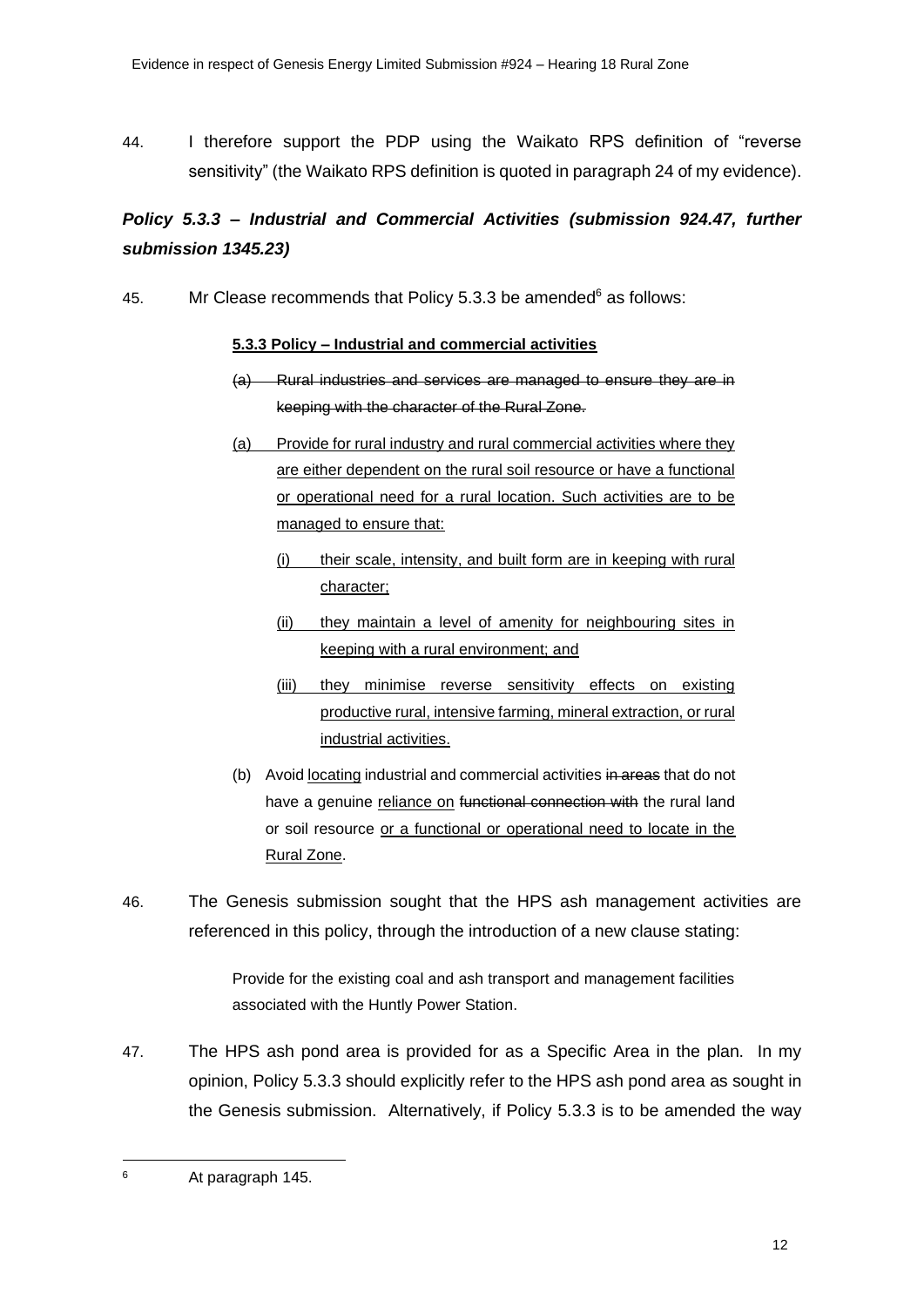Mr Clease proposes, then it should include specific recognition for *existing* nonrural activities located in the Rural Zone, as follows (my additions in red underlined):

- (a) Provide for rural industry and rural commercial activities where they are either dependent on the rural soil resource or have a functional or operational need for a rural location. Such activities are to be managed to ensure that:
	- (i) Their scale, intensity, and built form are in keeping with rural character;
	- (ii) They maintain a level of amenity for neighbouring sites in keeping with a rural environment; and
	- (iii) They minimise reverse sensitivity effects on existing productive rural, intensive farming, mineral extraction, or rural industrial activities.
- (b) Avoid locating industrial and commercial activities that do not have a genuine reliance on the rural land or soil resource or a functional or operational need to locate in the Rural Zone.
- (c) Provide for existing non-rural activities that have a functional or operational need for a rural location. Such activities are to be managed to ensure that:
	- (i) Their scale, intensity, and built form are in keeping with their existing scale; and
	- (ii) They maintain a level of amenity for neighbouring sites in keeping with a rural environment.

# *Policy 5.3.7 – Reverse Sensitivity (submission 924.14, further submission 1345.70, 1345.35)*

48. Mr Clease recommends that Policy 5.3.7 be reworded<sup>7</sup>, as follows:

### **5.3.7 Policy – Separation of incompatible activities**

- (a) Contain adverse effects as far as practicable within the site where the effect is generated, including through the provision of adequate separation distances between the activity and site boundaries.
- (b) Ensure that the design and location of new sensitive land uses achieves adequate separation distances to mitigate potential

<sup>7</sup> At paragraph 291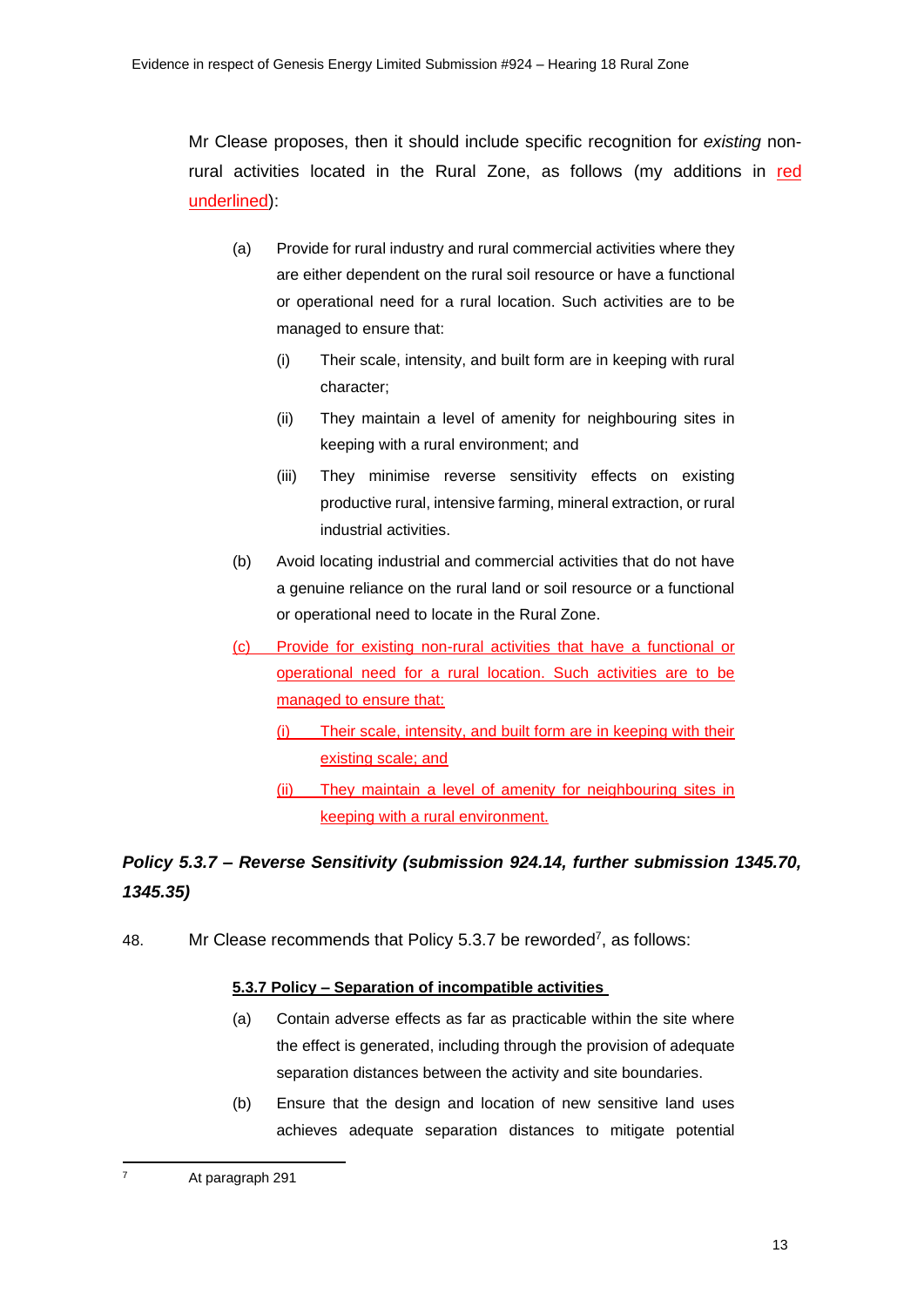reverse sensitivity effects on lawfully established productive rural activities, intensive farming, rural industry, strategic infrastructure, or extractive activities.

- 49. I agree with the section 42A Report author generally in terms of the rewording of the policy. However, in my opinion, the RPS policy directives relate to the concept of reverse sensitivity in which the separation of activities is a tool to manage the potential for reverse sensitivity. The rewording proposed also focuses on avoiding reverse sensitivity effects on activities within the rural zone and in my opinion does not adequately address reverse sensitivity caused by activities within the Rural Zone on activities lawfully established outside (but adjacent to) the zone.
- 50. Clause (b) only relates to "lawfully established productive rural activities, intensive farming, rural industry, strategic infrastructure, or extractive activities". This does not provide any policy support for activities on the interface of zones, for example, the HPS site is zoned Heavy Industrial but the land surrounding the site is Rural Zone. It therefore does not provide a policy cascade to requiring appropriate separation distances in the Rural Zone for the HPS.
- 51. Mr Clease also refers to "network infrastructure" in the section 42A Report and (for example) in proposed amendments to Objective 5.1.1. In Policy 5.3.7, the term "strategic infrastructure" is used. In my opinion, it is important to observe that "network infrastructure" does not include all "infrastructure". The Rural Zone provisions should not be limited to "network infrastructure" but should refer to "infrastructure", as well as existing regionally significant industry that is either located in, or adjacent to, a Rural Zone.
- 52. In paragraph 41 of the s42A Report, Mr Clease refers to "*organisations that operate either network infrastructure or large existing facilities that are located in or adjacent to the Rural Zone*", including (amongst others) New Zealand Transport Agency, KiwiRail Holdings Ltd, Radio New Zealand, Genesis Energy Ltd, Meridian Energy Ltd, Synlait Milk and Fonterra. At paragraph 242, Mr Clease observes that Genesis is an operator "*of network infrastructure*". Genesis does not (and cannot) operate network infrastructure, nor can it be a Requiring Authority for such activities.
- 53. As I have set out in my earlier evidence for the Proposed Plan, I consider that the Huntly Power Station is both "regionally significant infrastructure" and "regionally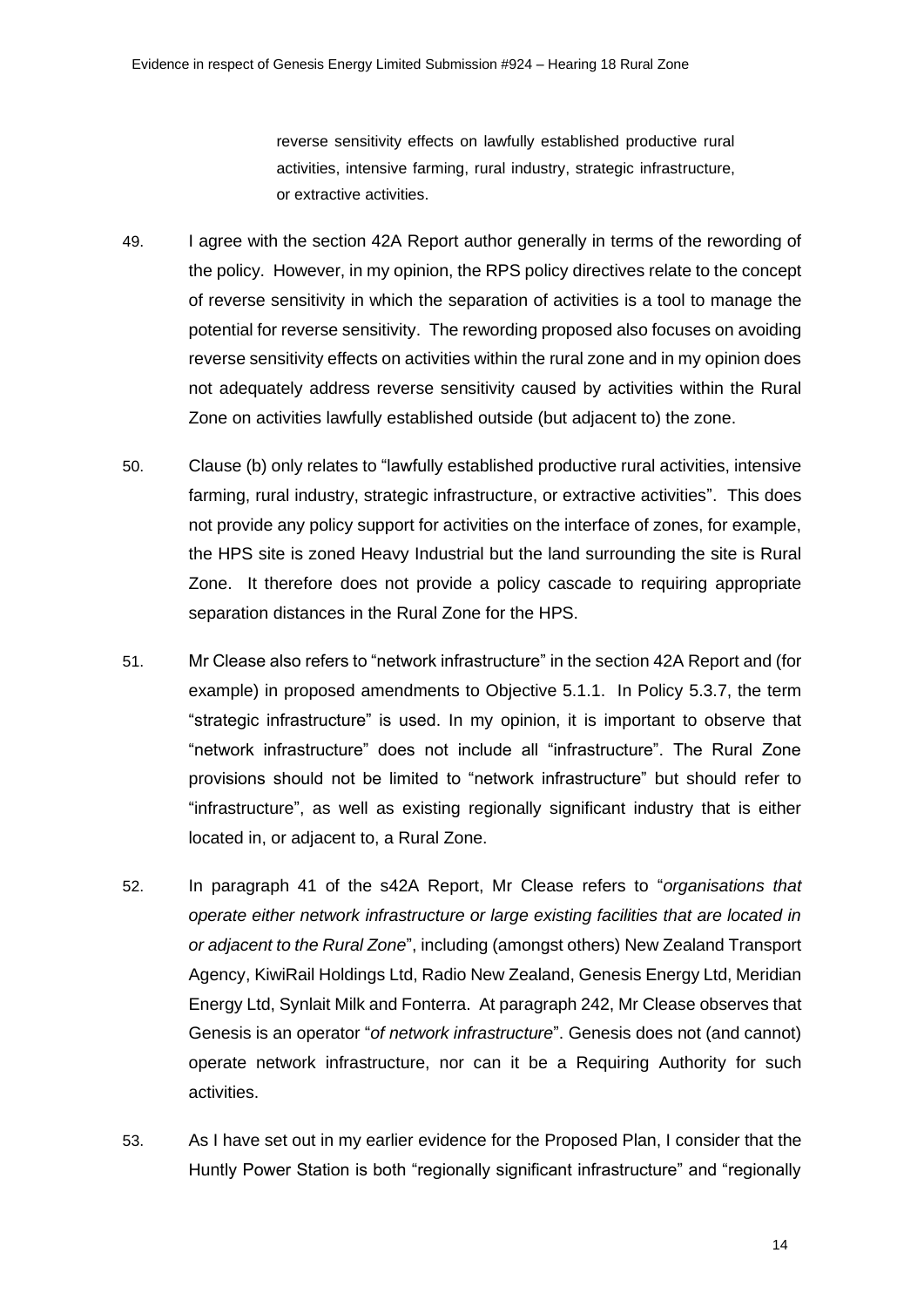significant industry" as identified in the Regional Policy Statement. Policy 5.3.7 should provide for both of these.

- 54. I also note that the term "strategic infrastructure" is not used consistently throughout the Proposed Plan or section 42A reports (this varies between "infrastructure", "significant infrastructure", "regionally significant infrastructure" and various other phrases, including "utilities" as used in the Stage 2 provisions) nor is this term defined by any of the s42A Report authors.
- 55. The term "infrastructure" should also include the HPS ash pond related infrastructure. This activity should also be protected from reverse sensitivity effects as it is an integral part of the HPS operation. I observe that the term "utilities" should also be avoided in the context of electricity generation facilities as electricity generators cannot be Requiring Authorities nor do they provide "network" functions.
- 56. I also note that clause (b) as proposed by Mr Clease relates to new sensitive activities. However, in my opinion, this policy should also apply where sensitive activities have already been located in proximity to an existing activity. A policy of this nature is important where that existing activity is required to undertake a new consenting process.
- 57. Some amendments to the policy to address the matters I have identified above are suggested below (my additions in red underlined and deletions in red strikethrough):

## **5.3.7 Policy – Reverse Sensitivity and separation of incompatible activities**

- (a) Contain adverse effects as far as practicable within the site where the effect is generated, including through the provision of adequate separation distances between the activity and site boundaries.
- (b) Ensure that the design and location of new and modification to sensitive land uses achieves adequate separation distances and/or adopts appropriate mitigation measures to mitigate potential reverse sensitivity effects on lawfully established productive rural activities, intensive farming, rural industry, strategie infrastructure, regionally significant industry,-or extractive activities.
- (c) Require sensitive activities adjacent to lawfully established productive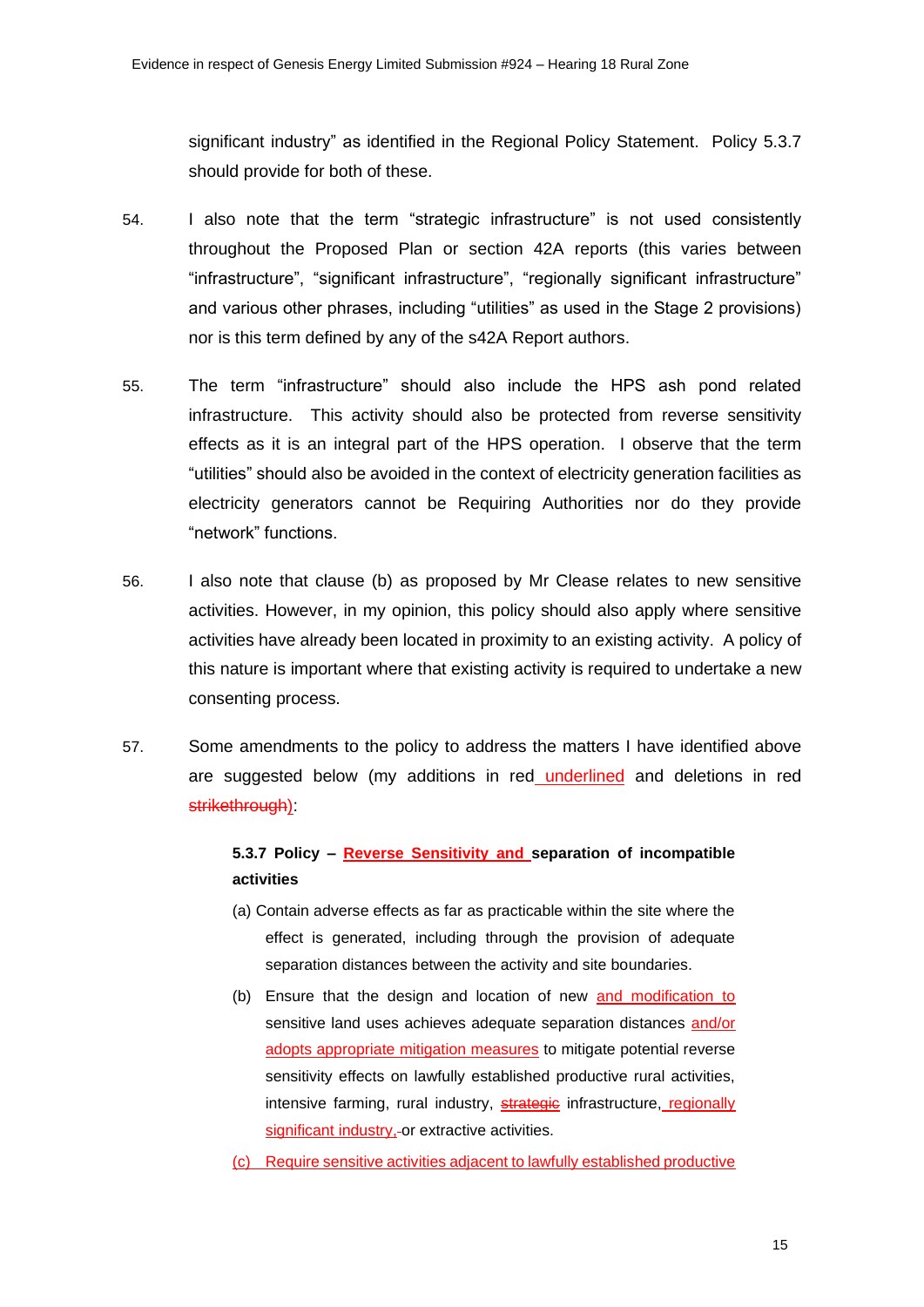rural activities, intensive farming, rural industry, infrastructure, regionally significant industry, or extractive activities to adopt appropriate mitigation measures to mitigate potential reverse sensitivity effects.

# *Location of Sensitive Activities / Building Setback (Submission 924.37, further submission 1345.129, 1345.148)*

58. The section 42A Report, in respect of Genesis submission requesting a 500-metre setback rule for sensitive activities, states<sup>8</sup>:

> Genesis Energy [924.37] have sought a new clause covering sensitive land uses within 500m of Huntly Power Station. Huntly Power Station is significant infrastructure where reverse sensitivity risks should be managed. As with the above infrastructure providers, I do not in principle have any objections to the use of setbacks as a tool for mitigating this risk. The submitter is welcome to provide evidence as to why a 500m setback is considered necessary, noting that sensitive land uses are already required to be acoustically insulated where they are located within 350m of Huntly Power Station (see Appendix 1 of the Proposed Plan). I am not convinced that further setbacks are needed on the basis of the information provided in the submission, but am happy to consider specific evidence from the submitter on this matter.

59. While noise is one matter that could result in reverse sensitivity effects, there are other "effects" that can be managed by way of setbacks for sensitive activities. Such effects include visual effects, lighting effects, 24-hour operation, and, in many instances, the mere "presence" of an activity creating the potential for reverse sensitivity effects. The effects may also include air quality effects, where an activity has been established in reliance on existing Regional Council controls and meets required air quality standards, but where land use controls through the District Plan provide the only mechanism to assess the appropriateness of locating next to an existing activity with an authorised discharge to air. I note that Implementation methods 5.3.1 (control discharges) and 5.3.2 (manage air amenity) of the Waikato RPS identifies that the potential for reverse sensitivity to occur in the context of discharges to air.

<sup>8</sup> At paragraph 312.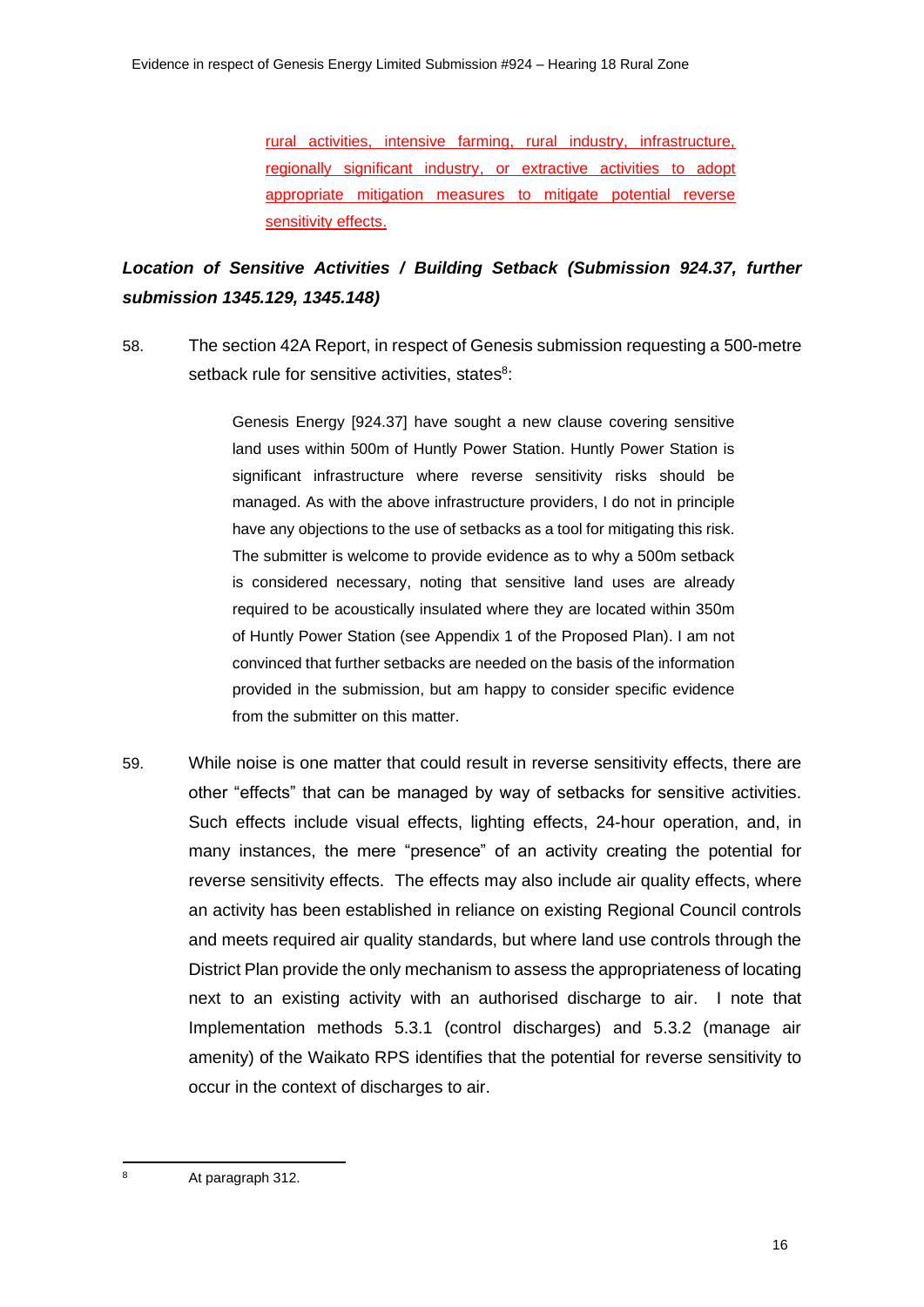- 60. The 350-metre setback from the HPS only addresses noise, and in my opinion it is equally important for a setback to be imposed, further than 350 metres to deal with other potential effects such as those relating to potential effects that arise in proximity to a heavy industrial site. The Genesis submission sought that 500 metres be used as a buffer for sensitive activities, recognising that noise is only one potential effect that should be considered.
- 61. In my opinion, the "buffer" should be limited to the area north of Hetherington Road and up to 500 metres from the HPS where there are very few sensitivity activities at present. Such a buffer would retain the existing situation while discouraging any future sensitive activities. The restriction (a consenting regime) would only apply to a new sensitive activity, would provide a buffer out beyond the area where other effects (including consented air discharge and dust effects) could occur, while also reducing some of the visual effects of the HPS. It would also in part incorporate the existing HPS end of the coal conveyor system. In my opinion, 500 metres is a realistic distance to manage other (non-noise) potential reverse sensitivity effects and is appropriate given the scale of the HPS activities.
- 62. With respect to air discharge effects, the existing Huntly Power Station discharges to air are authorised by way of existing resource consent AUTH123641.01 that expires on 30 June 2037. This consent was granted following a detailed assessment of the effects of discharges to air from the station, which included assessment of expected ground level concentrations from the combustion of fuel at the station and the effect of such discharges on existing and expected activities around the site. In my opinion, it would be appropriate to ensure that the existing low level of development of sensitive activities close to the station is maintained and that any change is only authorised once the full implications of the existing activities have been considered.
- 63. The effect of the proposed 500-metre setback / buffer would be that any new sensitive activity within 500 metres of the HPS would require a resource consent, rather than being a permitted activity. Genesis, as I understand, is not seeking prohibited activity status and I would not support prohibited or non-complying activity status for these activities but would support a consent regime where the existence of the HPS and the potential for effects on sensitive activities could be addressed. The activity would default to being a discretionary activity in accordance with Rule 22.3.7.2 D1.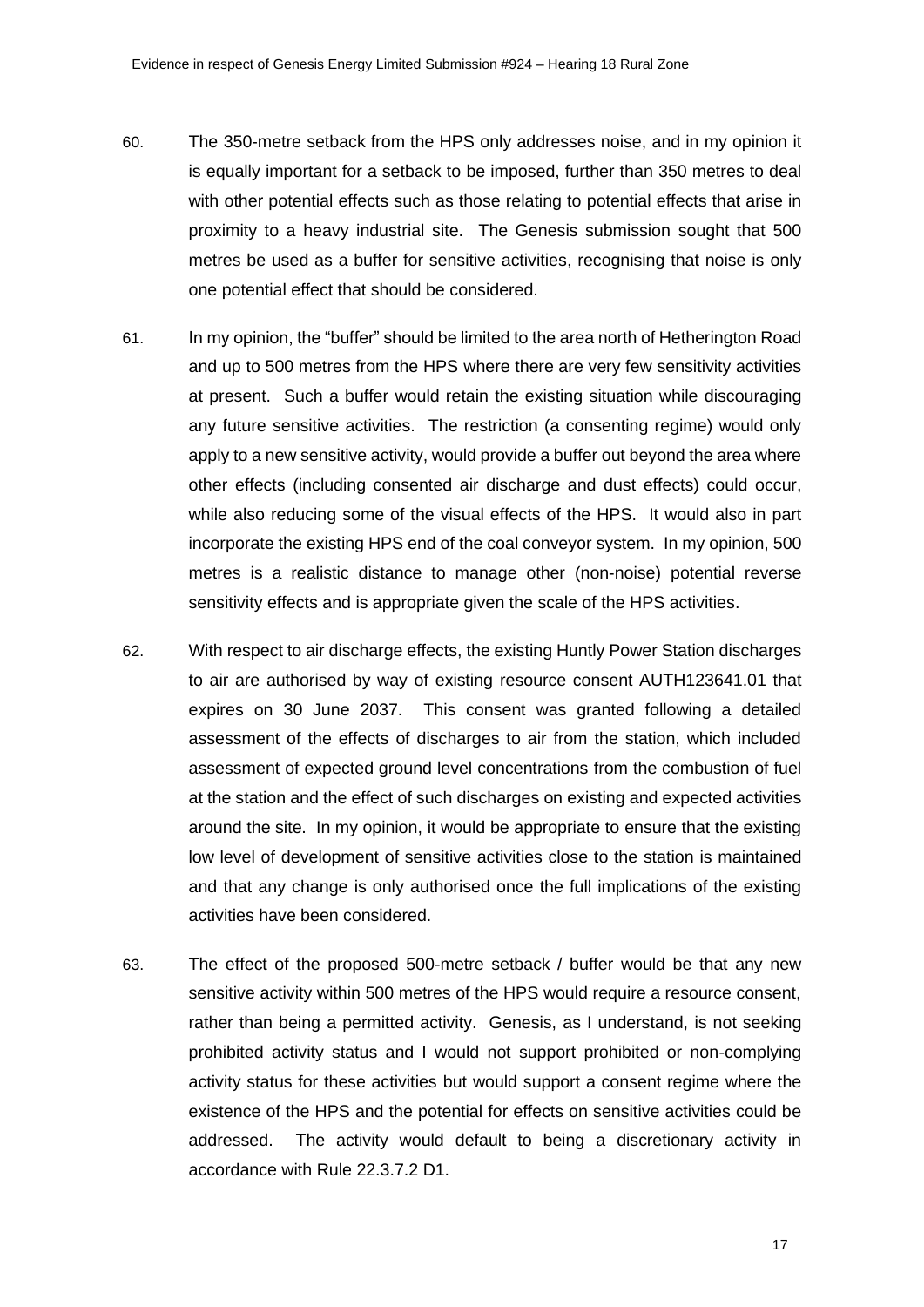- 64. Through the consenting process, the applicant and Genesis could actively engage on methods to ensure there will not be reverse sensitivity impacts (including such non-RMA matters such as no complaints / no objection covenants). Such methods could include noise insulation as well as the orientation of dwellings.
- 65. In my opinion, this approach would give effect to the RPS direction requiring the potential for reverse sensitivity to be "avoided or minimised".

# *Policy 5.3.17 & Rule 22.6 HPS Coal and Ash Management Area (Submission 924.15, 924.38)*

- 66. Mr Clease accepts the submission of Genesis in respect of the changes to the wording of Policy 5.3.17 (which would become Policy 5.3.20 with his recommendations) to better reflect the nature of the ash ponds operations<sup>9</sup>. I agree with the recommended amendments to the policy.
- 67. Turning to the rule framework, in my opinion the rule framework as recommended by Mr Clease is still unnecessarily complex as it still requires reference back to the rules in the Zone as a whole to determine what the rules relevant to the Ash Management Area are. I recommend that the hierarchy is simplified, with possible wording set out below.
- 68. In addition to seeking clarification of the rule framework, the Genesis submission also sought specific provision in the permitted activity rules for up to 85 heavy vehicle movements per day for transport of ash away from the ash management area. This is an integral part of the management of the site, enabling the long term disposal of ash.
- 69. Proposed Rule P4 14.12.1.4(1)(d) in the proposed Chapter 14 Infrastructure and Energy Zone provides that activities in the Rural Zone can have a maximum of 200 vehicle movements per day, of which no more than 15% are to be heavy vehicle movements. The Proposed Plan provisions therefore allow for up to 30 heavy vehicle movements per day as a baseline for the ash management site.
- 70. I understand that Genesis has gone through two consenting processes to enable the transportation of ash from the ash ponds to the Hampton Downs Landfill for long term disposal. Both of those consent processes have involved the completion

<sup>9</sup> At paragraph 433.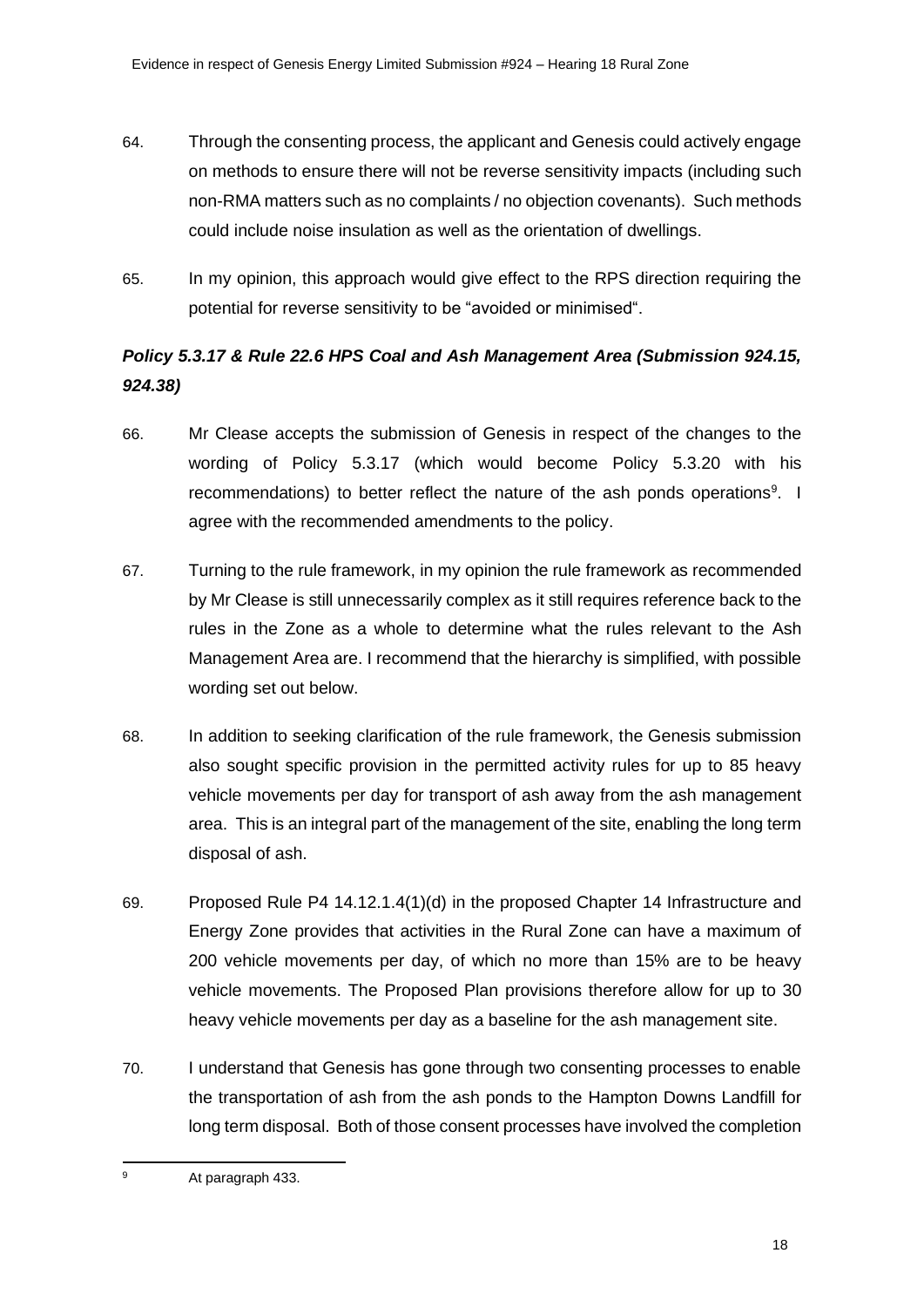of detailed Transportation Assessments that demonstrate that heavy vehicle movements to and from the ash ponds are onto a road that can readily handle the number of heavy vehicle movements involved (up to 85 per day), and that the accessways to and from the site are also appropriate for the number of vehicles involved.

- 71. The proposed rule for the ash management site is consistent with the site-specific vehicle movement rule 14.12.1.4(1)(f) for the HPS site which recognises that several Transportation Assessments undertaken have demonstrated that heavy vehicle movements to and from the HPS at the numbers identified do not adversely affect the road network. Other site specific assessments have resulted in site specific permitted activity rules (within rule 14.12.1.4) for vehicle movements from the Huntly Quarry site, the Agricultural Research Centre Specific Areas and the Te Kowhai Airpark Zone.
- 72. In my opinion, given the importance of the HPS and its associated infrastructure, within the Specific Area, a new clause should be inserted permitting up to 85 heavy vehicle movements per day. I have included this matter in my suggested amendments to Rule 22.6.2 P2 below.
- 73. My amendments to Rule 22.6.2 P2 are as follows, using as a base the amendments recommended by Mr Clease (my deletions in red strikethrough and insertions in red underline compared with his recommendations):

#### **22.6 Specific Area – Huntly Power Station Coal and Ash Management Areas**

#### **22.6.1 Application of Rules**

- (a) The rules that apply to a permitted activity are set out in Rule 22.6.2.
- (b) The rules that apply to any other activity that is not provided for in Rule 22.6.2 are those that apply to the Rural Zone. as follows:

(i) Rule 22.1 Land Use – Activities

- (ii) Rule 22.2 Land Use Effects
- (iii) Rule 22.3 Land Use Building; and
- (iv) Rule 22.4 Subdivision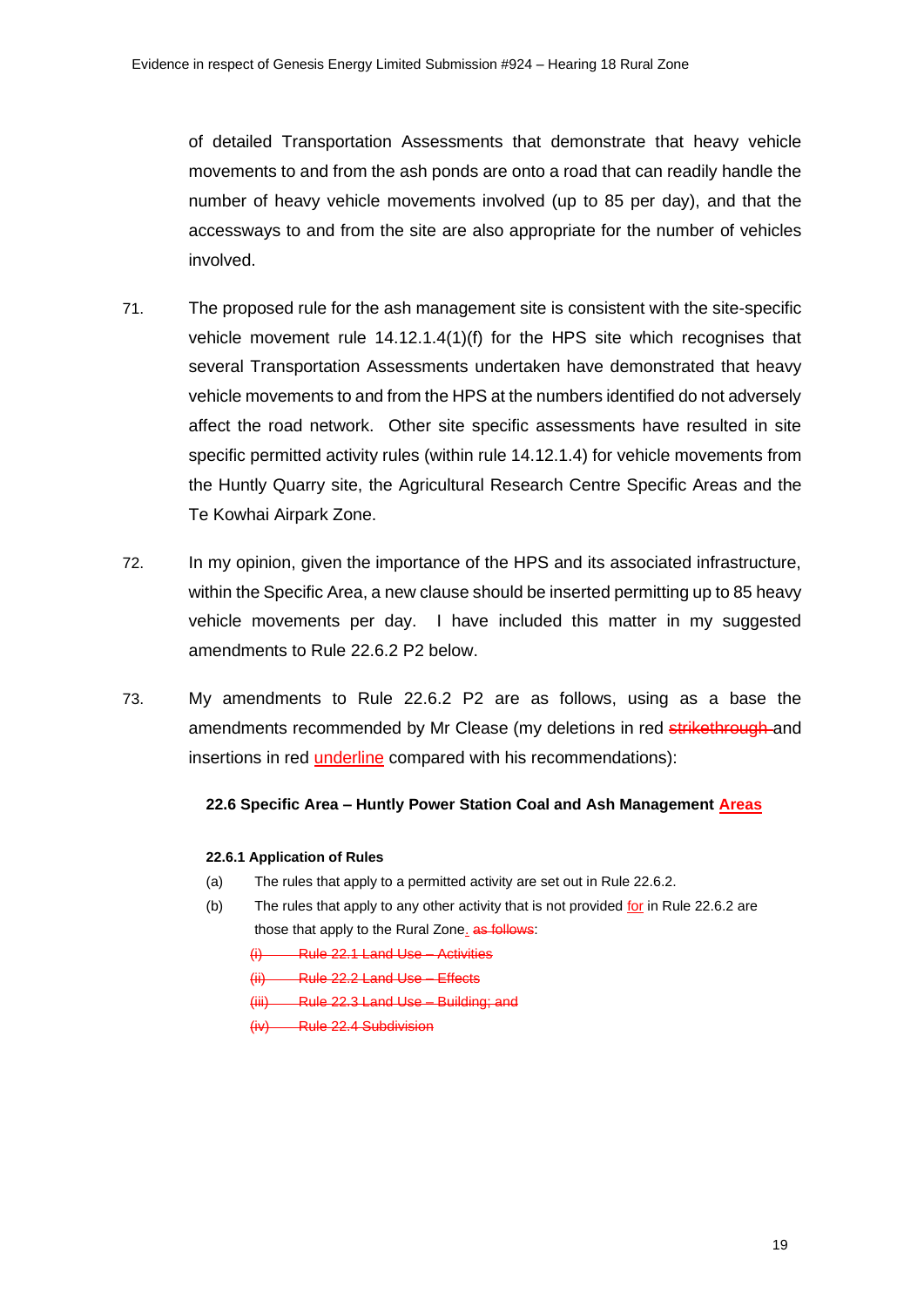#### **22.6.2 Permitted Activities – Huntly Power Station Coal and Ash Management Areas**

- (a) In addition to the specific area 22.6 rules, the additional rules that apply to a specific permitted activity within the Huntly Power Station: Coal and Ash Management Specific-Areas as identified on the planning maps are as follows:
	- (i) Rule 22.2 Land Use Effects, except: A. Rules 22.3.1 Earthworks
	- (ii) Rule 22.3 Land Use Building, except:
		- A. Rules 22.3.7 Building setbacks do not apply and Rule 22.6.34 applies instead; and
		- B. Rule 22.3.4 Height does not apply and Rule 22.6.45 applies instead.
		- C. Rule 22.6.6 Coal stockpile height, setback and coverage; and
		- D. Rule 22.6.7 Energy corridor transportation of minerals and substances

| P <sub>1</sub> | (a) |       | Coal related activities involving:                                           |
|----------------|-----|-------|------------------------------------------------------------------------------|
|                |     | (i)   | stockpiling;                                                                 |
|                |     | (ii)  | screening and sorting;                                                       |
|                |     | (iii) | use of transportation conveyors;                                             |
|                |     | (iv)  | erection, operation, and maintenance of loading and unloading facilities;    |
|                |     |       | and                                                                          |
|                |     | (v)   | an activity that is ancillary to those listed in $(i) - (iv)$ above.         |
| P <sub>2</sub> | (a) |       | The management, stockpiling, transportation and disposal of coal ash and the |
|                |     |       | transport of coal ash water where:                                           |
|                |     | (i)   | these materials are transported between the Huntly Power Station and         |
|                |     |       | the ash disposal ponds located adjacent to Te Ohaaki Road via the            |
|                |     |       | pipeline located within Specific Area 22.6; and                              |
|                |     | (ii)  | they involve the operation and maintenance of the ash disposal ponds         |
|                |     |       | located adjacent to Te Ohaaki Road within Specific Area 22.6.                |
|                |     | (ii)  | they involve the transportation of ash from the ash ponds to a long-term     |
|                |     |       | <u>disposal facility, provided the heavy vehicle movements are no more</u>   |
|                |     |       | <u>than 85 per day.</u>                                                      |

#### **22.6.3 Restricted Discretionary Activities – Huntly Power Station Coal and Ash**

#### **Management Areas**

(a) The activities listed below are restricted discretionary activities.

| R <sub>D</sub> 1 | (a) | The management, stockpiling, transportation and disposal of coal ash and the |
|------------------|-----|------------------------------------------------------------------------------|
|                  |     | transport of coal ash water that does not comply with Rule 22.6.7 P1.        |
|                  | (b) | Council's discretion is restricted to the following matters:                 |
|                  |     | visual amenity; and<br>(i)                                                   |
|                  |     | (ii)<br>traffic effects.                                                     |
| RD2              |     | Any coal-related activity that does not comply with Rule 22.6.2 P1.          |
|                  | (b) | Council's discretion is restricted to the following matters:                 |
|                  |     | visual amenity; and                                                          |
|                  |     | traffic effects.                                                             |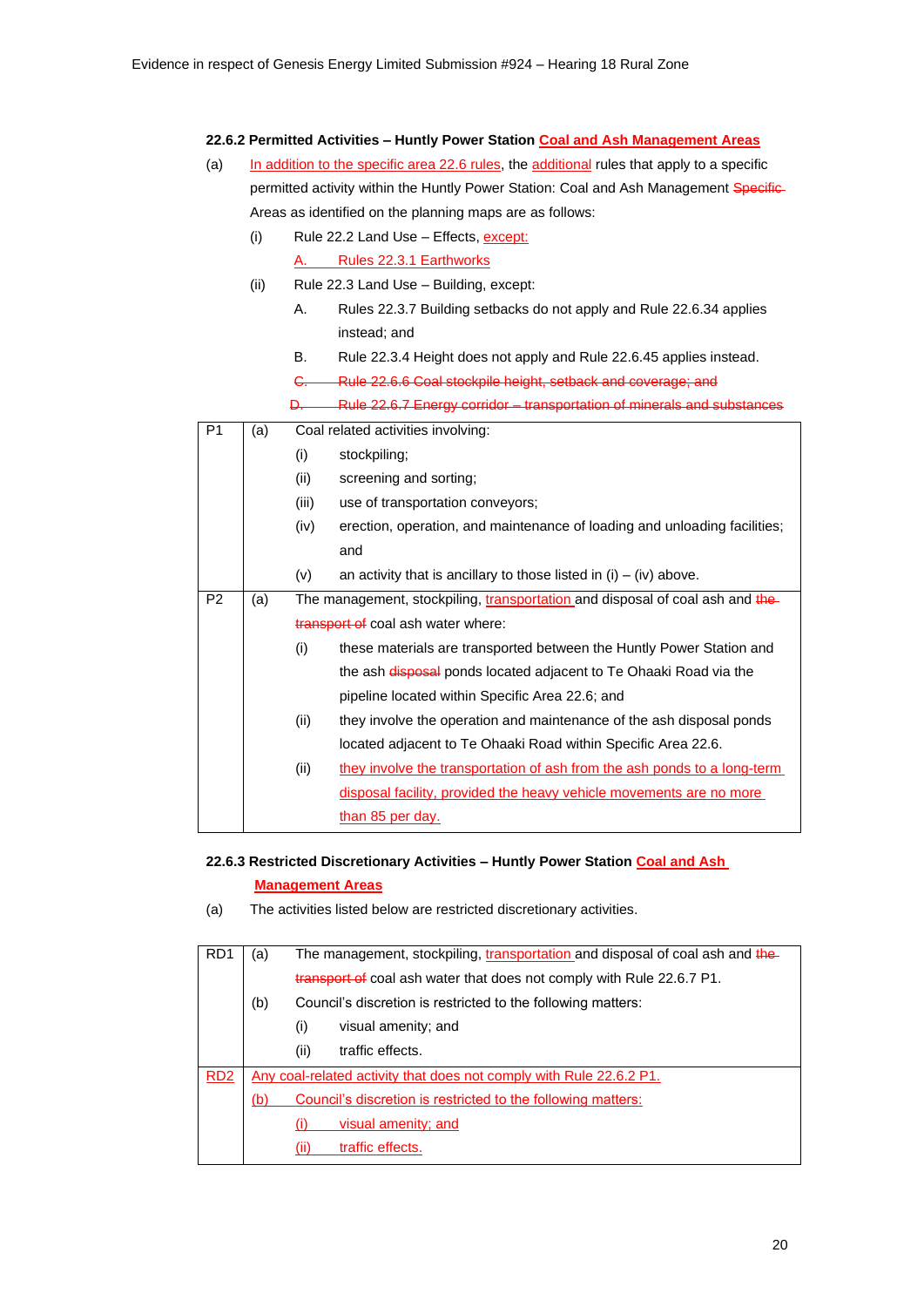#### **22.6.3 Discretionary Activities – Huntly Power Station**

(a) The activities listed below are discretionary activities.

D1 Any coal-related activity that does not comply with Rule 22.6.2 P1.

**22.6.4 Building Setback and Location – Huntly Power Station Coal and Ash Management Areas**

| P <sub>1</sub> | (a) |                | A building must be:                                                   |
|----------------|-----|----------------|-----------------------------------------------------------------------|
|                |     | $\mathbf{(i)}$ | set back at least 20m from every boundary of Specific Area 22.6 where |
|                |     |                | its height exceeds 20m; and                                           |
|                |     | (ii)           | set back at least 10m from every boundary of Specific Area 22.6 where |
|                |     |                | its height is up to 20m; or                                           |
|                |     | (iii)          | located within an energy corridor.                                    |
| D <sub>1</sub> |     |                | A building that does not comply with Rule 22.6.4 P1.                  |

#### **22.6.5 Building height - Huntly Power Station Coal and Ash Management Areas**

| P <sub>1</sub> | (a)  | A building must not exceed a height of:              |  |
|----------------|------|------------------------------------------------------|--|
|                | (i)  | 30m within an area of up to 1500m <sup>2</sup> ; and |  |
|                | (ii) | 20m for the balance of Specific Area 22.6.           |  |
| D1             |      | A building that does not comply with Rule 22.6.5 P1. |  |

### **22.6.6 Coal stockpile height, setback and coverage - Huntly Power Station Coal and Ash Management Area**

| P <sub>1</sub>   | (a) | Coal stockpiles must:                                                    |
|------------------|-----|--------------------------------------------------------------------------|
|                  |     | not exceed a height of 15m;<br>(i)                                       |
|                  |     | (ii)<br>be set back at least 5m from the boundary of Specific Area 22.6; |
|                  |     | (iii)<br>not exceed 25% of Specific Area 22.6.                           |
| R <sub>D</sub> 1 | (a) | Coal stockpiles that do not comply with Rule 22.6.6 P1.                  |
|                  | (b) | Council's discretion is restricted to the following matter:              |
|                  |     | visual amenity<br>$\left( 1\right)$                                      |
|                  |     |                                                                          |

### **22.6.78 Energy corridor - transportation of minerals and substances - Huntly Power Station Coal and Ash Management Area**

| P <sub>1</sub>  | (a) | The transportation of minerals and substances in an energy corridor must        |
|-----------------|-----|---------------------------------------------------------------------------------|
|                 |     | comply with all the following conditions:                                       |
|                 |     | be limited to coal ash, aggregate, overburden, cleanfill, wastewater and<br>(i) |
|                 |     | other liquids (other than a hazardous substance);                               |
|                 |     | (ii)<br>not deposit discernible minerals or dust; and                           |
|                 |     | (iii)<br>not result in odour identified outside the energy corridor.            |
| RD <sub>1</sub> | (a) | Any activity that does not comply with Rule 22.6.8 P1.                          |
|                 | (b) | Council's discretion is restricted to the following matter:                     |
|                 |     | adverse amenity effects.<br>(i)                                                 |
|                 |     |                                                                                 |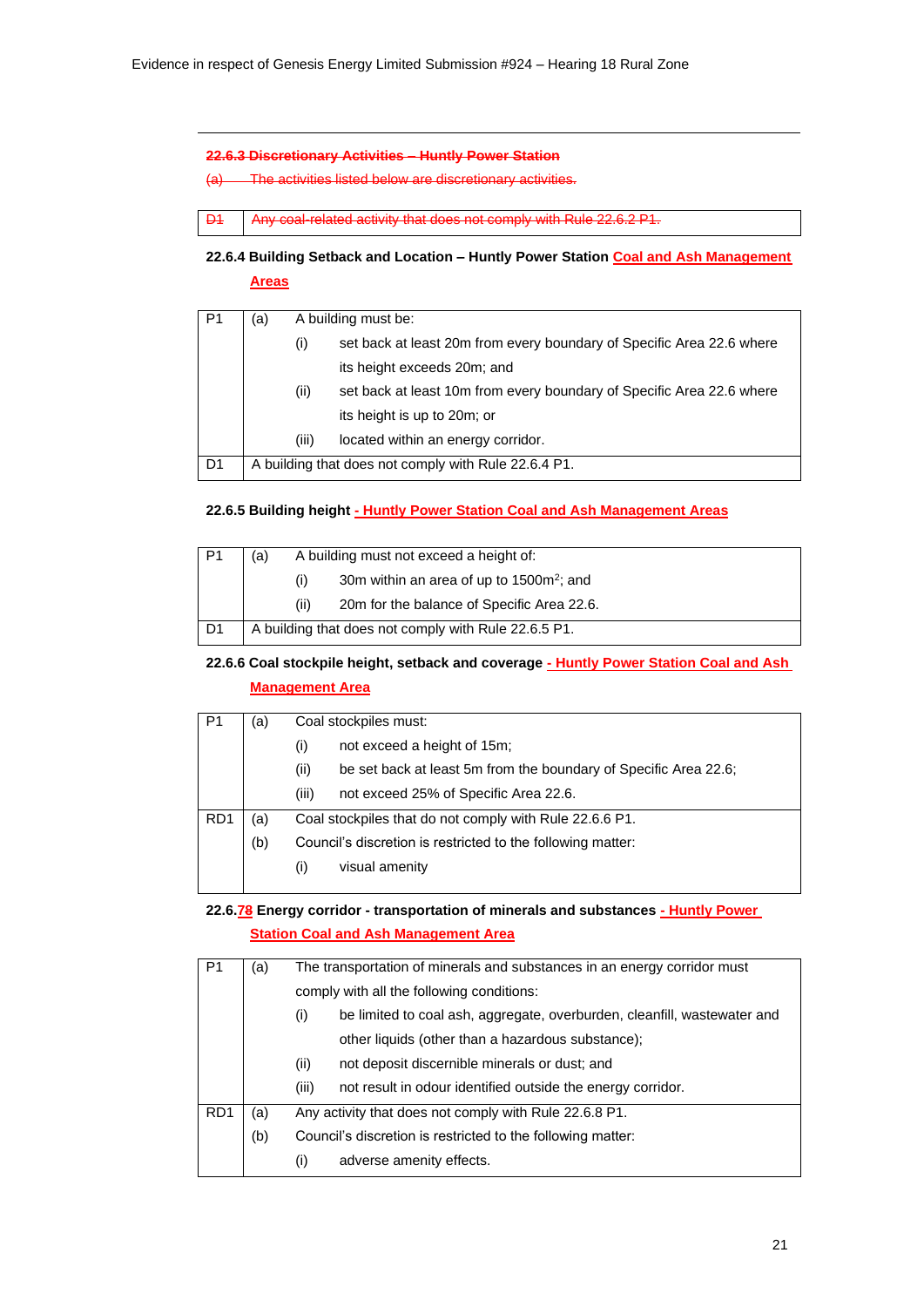### **SECTION 32AA**

74. Section 32AA, requires that:

#### **Requirements for undertaking and publishing further evaluations**

- (1) A further evaluation required under this Act—
	- (a) is required only for any changes that have been made to, or are proposed for, the proposal since the evaluation report for the proposal was completed (the changes); and
	- (b) must be undertaken in accordance with section 32(1) to (4); and
	- (c) must, despite paragraph (b) and section 32(1)(c), be undertaken at a level of detail that corresponds to the scale and significance of the changes; and
	- (d) must—
		- (i) be published in an evaluation report that is made available for public inspection at the same time as the approved proposal (in the case of a national policy statement or a New Zealand coastal policy statement or a national planning standard), or the decision on the proposal, is notified; or
		- (ii) be referred to in the decision-making record in sufficient detail to demonstrate that the further evaluation was undertaken in accordance with this section.
- (2) To avoid doubt, an evaluation report does not have to be prepared if a further evaluation is undertaken in accordance with subsection  $(1)(d)(ii)$ .
- (3) In this section, proposal means a proposed statement, national planning standard, plan, or change for which a further evaluation must be undertaken under this Act.
- 75. In my opinion, the amendments I have proposed are more effective and efficient than those in the section 42A Report because they will achieve similar environmental outcomes, but do so in a manner that does not impact the ongoing operation and maintenance of the HPS and gives effect to the direction of the RPS.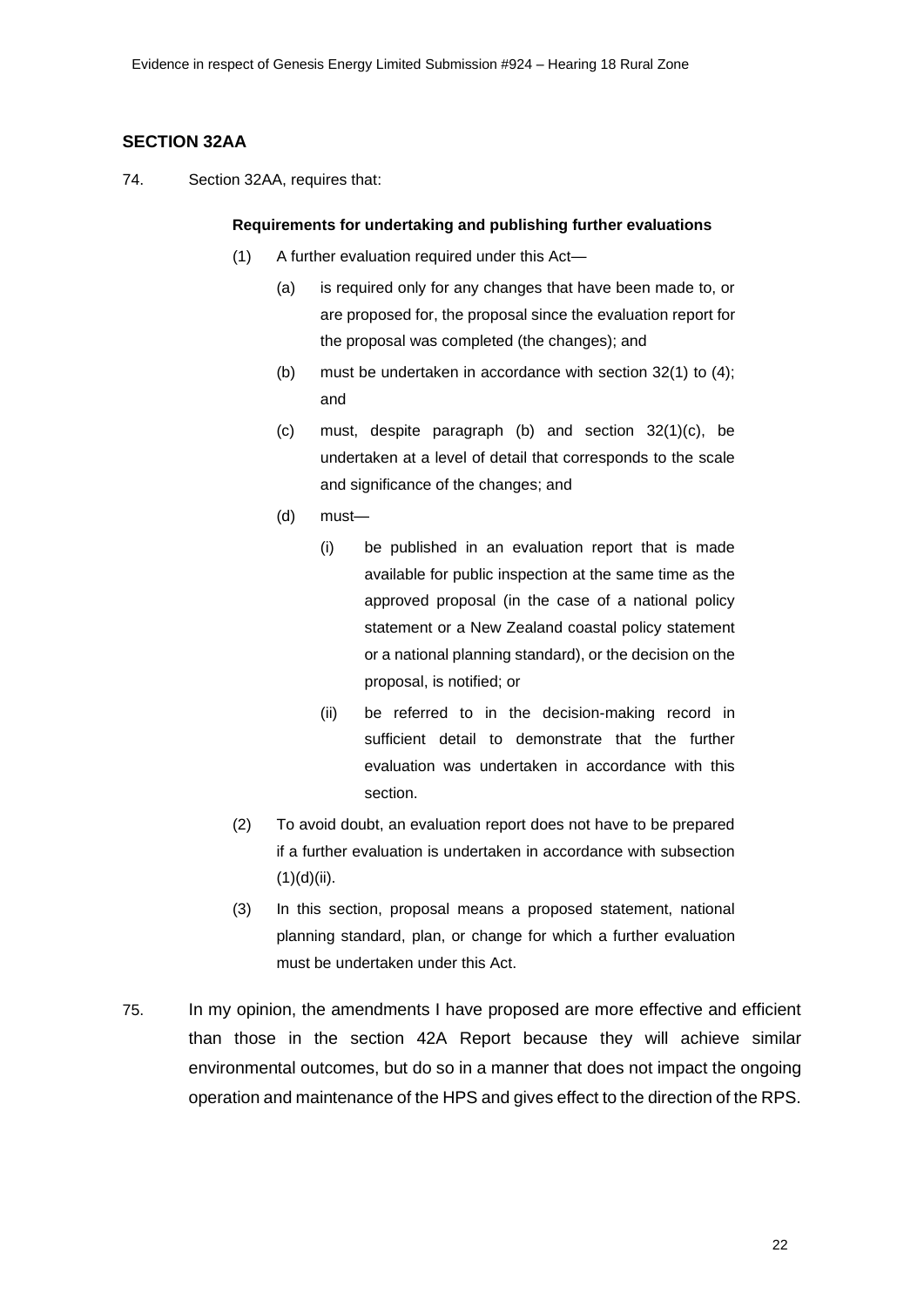### **CONCLUSION**

76. In addition to the amendments to the Rural Zone chapter recommended in the section 42A report, I consider that the additional amendments outlined in my evidence are necessary to give effect to the Waikato RPS.

Richard Matthews

8 September 2020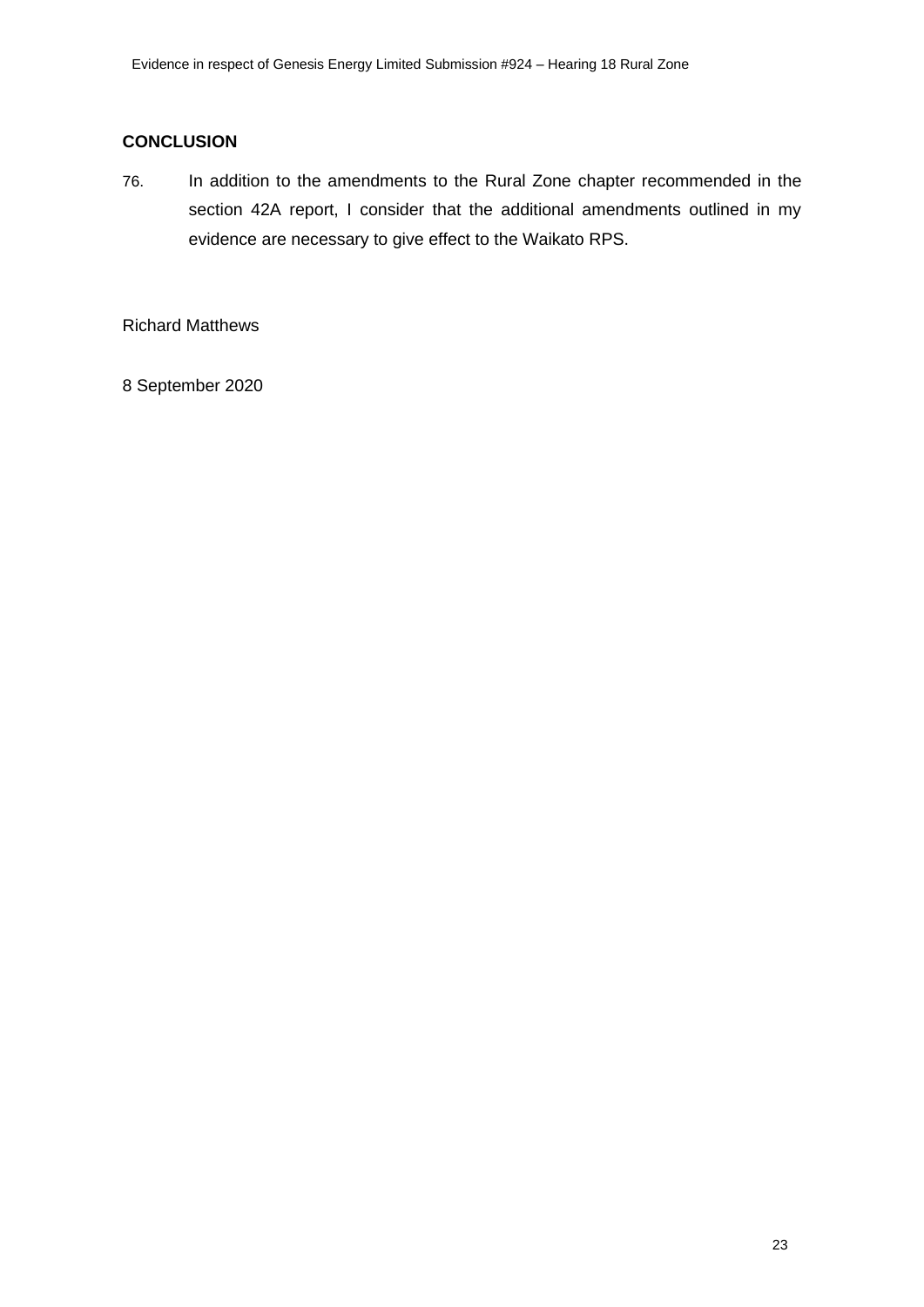## **Appendix One: Summary of Proposed Changes**

### **Changes Recommended (R Matthews Rural Zone Evidence, 8 September 2020)**

#### **1. Definition of "Reverse Sensitivity":**

The Waikato Regional Policy Statement definition for reverse sensitivity should be used in the Waikato District Plan:

*Reverse sensitivity – is the vulnerability of a lawfully established activity to a new activity or land use. It arises when a lawfully established activity causes potential, actual or perceived adverse environmental effects on the new activity, to a point where the new activity may seek to restrict the operation or require mitigation of the effects of the established activity.*

### **2. Policy 5.3.3 – Industrial and commercial activities**

Amend Policy 5.3.3 as follows (changes from the s42A Report recommendation in red and underlined):

- *(a) Provide for rural industry and rural commercial activities where they are either dependent on the rural soil resource or have a functional or operational need for a rural location. Such activities are to be managed to ensure that:*
	- *(i) Their scale, intensity, and built form are in keeping with rural character;*
	- *(ii) They maintain a level of amenity for neighbouring sites in keeping with a rural environment; and*
	- *(iii) They minimise reverse sensitivity effects on existing productive rural, intensive farming, mineral extraction, or rural industrial activities.*
- *(b) Avoid locating industrial and commercial activities that do not have a genuine reliance on the rural land or soil resource or a functional or operational need to locate in the Rural Zone.*
- *(c) Provide for existing non-rural activities that have a functional or operational need for a rural location. Such activities are to be managed to ensure that:*
	- *(i) Their scale, intensity, and built form are in keeping with their existing scale; and*
	- *(ii) They maintain a level of amenity for neighbouring sites in keeping with a rural environment.*

#### **3. 5.3.7 Policy – Separation of incompatible activities**

Amend Policy 5.3.7 as follows (changes from the s42A Report recommendation in red and underlined, deletions in red strikethrough):

*5.3.7 Policy – Reverse sensitivity and sSeparation of incompatible activities*

*(a) Contain adverse effects as far as practicable within the site where the effect is generated, including through the provision of adequate separation distances between the activity and site boundaries.*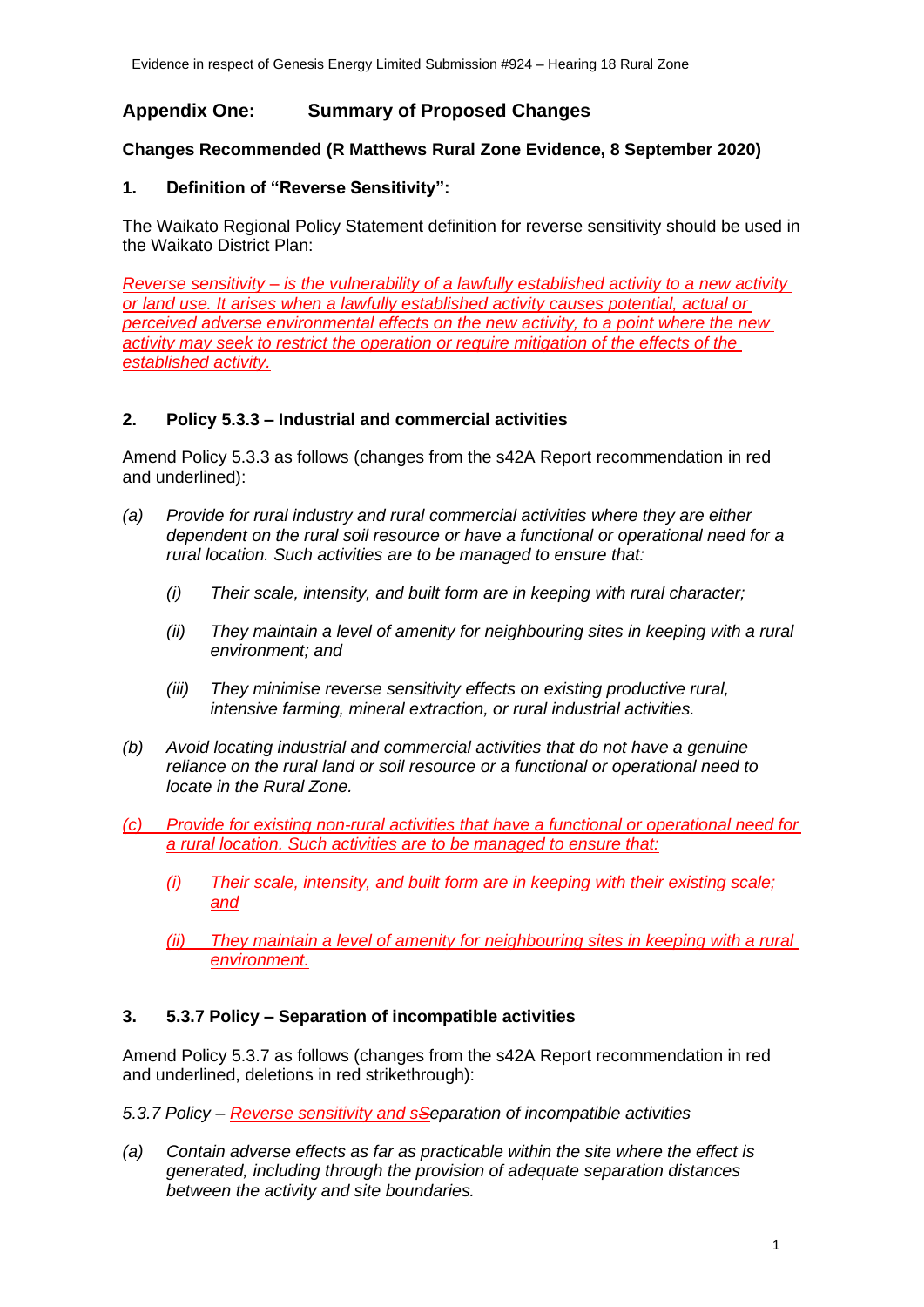- *(b) Ensure that the design and location of new and modification to sensitive land uses achieves adequate separation distances and/or adopts appropriate mitigation measures to mitigate potential reverse sensitivity effects on lawfully established productive rural activities, intensive farming, rural industry, strategic infrastructure, regionally significant industry, or extractive activities.*
- *(c) Require sensitive activities adjacent to lawfully established productive rural activities, intensive farming, rural industry, infrastructure, regionally significant industry, or extractive activities to adopt appropriate mitigation measures to mitigate potential reverse sensitivity effects.*

### **3. Rule 22.6 HPS Coal and Ash Management Area**

Amend Rule 22.6 as follows (changes from the s42A Report recommendation in red and underlined, deletions in red strikethrough):

### **22.6 Specific Area – Huntly Power Station Coal and Ash Management Areas**

### **22.6.1 Application of Rules**

- (a) The rules that apply to a permitted activity are set out in Rule 22.6.2.
- (b) The rules that apply to any other activity that is not provided for in Rule 22.6.2 are those that apply to the Rural Zone. as follows:
	- (i) Rule 22.1 Land Use Activities
	- (ii) Rule 22.2 Land Use Effects
	- (iii) Rule 22.3 Land Use Building; and
	- (iv) Rule 22.4 Subdivision

### **22.6.2 Permitted Activities – Huntly Power Station Coal and Ash Management**

**Areas**

- (a) In addition to the specific area 22.6 rules, the additional rules that apply to a specific permitted activity within the Huntly Power Station: Coal and Ash Management Specific Areas as identified on the planning maps are as follows:
	- (i) Rule 22.2 Land Use Effects,  $\frac{except:}{?}$

A. Rules 22.3.1 Earthworks

- (ii) Rule 22.3 Land Use Building, except:
	- A. Rules 22.3.7 Building setbacks do not apply and Rule 22.6.34 applies instead; and
	- B. Rule 22.3.4 Height does not apply and Rule 22.6.45 applies instead.
	- C. Rule 22.6.6 Coal stockpile height, setback and coverage; and
	- D. Rule 22.6.7 Energy corridor transportation of minerals and substances

| P1 | (a) |      | Coal related activities involving: |
|----|-----|------|------------------------------------|
|    |     |      | stockpiling;                       |
|    |     | (ii) | screening and sorting;             |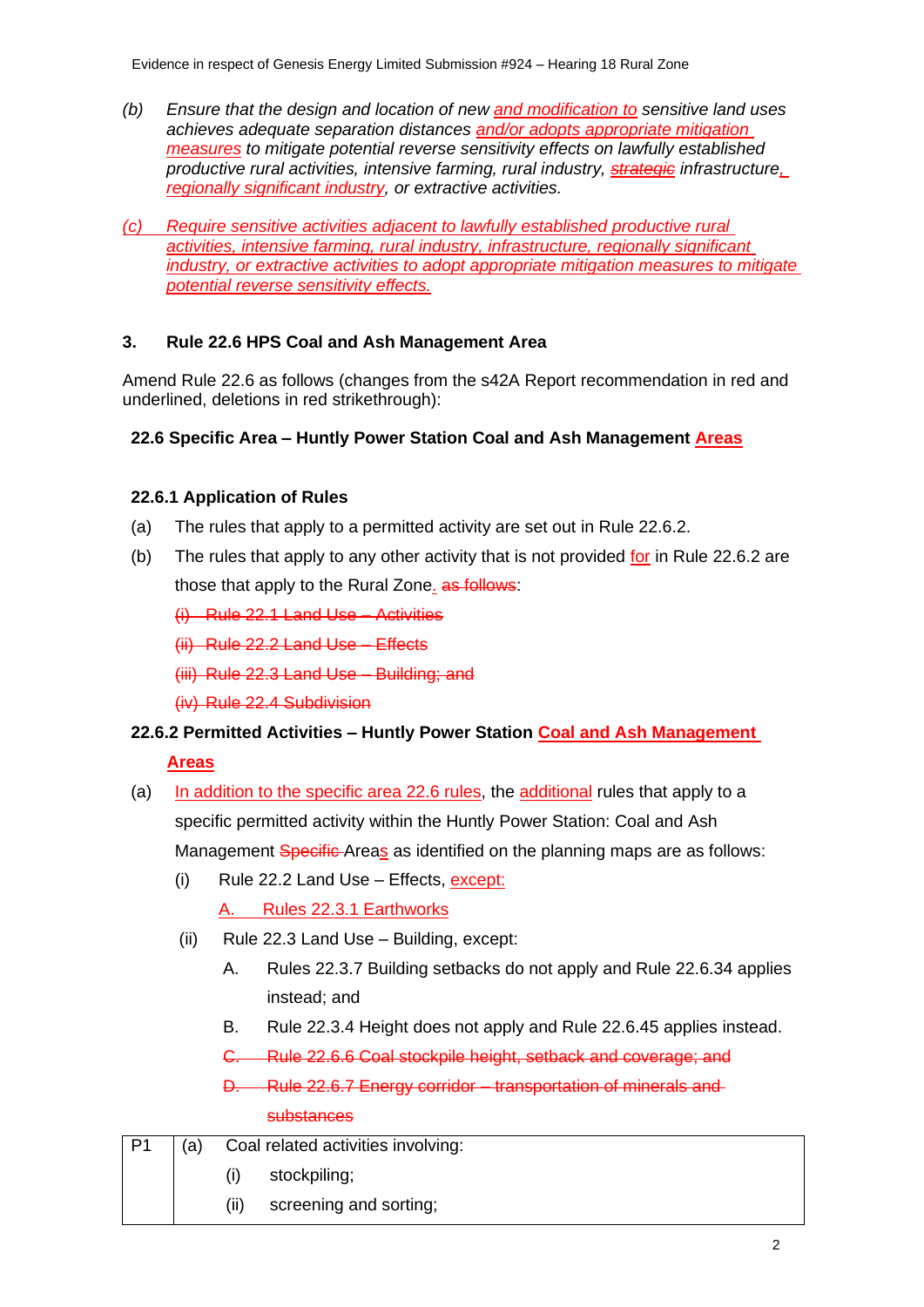|                |     | (iii) | use of transportation conveyors;                                         |
|----------------|-----|-------|--------------------------------------------------------------------------|
|                |     | (iv)  | erection, operation, and maintenance of loading and unloading            |
|                |     |       | facilities; and                                                          |
|                |     | (v)   | an activity that is ancillary to those listed in $(i) - (iv)$ above.     |
| P <sub>2</sub> | (a) |       | The management, stockpiling, transportation and disposal of coal ash and |
|                |     |       | the transport of coal ash water where:                                   |
|                |     | (i)   | these materials are transported between the Huntly Power Station         |
|                |     |       | and the ash disposal ponds located adjacent to Te Ohaaki Road via        |
|                |     |       | the pipeline located within Specific Area 22.6; and                      |
|                |     | (ii)  | they involve the operation and maintenance of the ash disposal           |
|                |     |       | ponds located adjacent to Te Ohaaki Road within Specific Area 22.6.      |
|                |     | (ii)  | they involve the transportation of ash from the ash ponds to a long-     |
|                |     |       | term disposal facility, provided the heavy vehicle movements are no      |
|                |     |       | more than 85 per day.                                                    |

## **22.6.3 Restricted Discretionary Activities – Huntly Power Station Coal and Ash**

### **Management Areas**

(a) The activities listed below are restricted discretionary activities.

| R <sub>D</sub> 1 | (a) | The management, stockpiling, transportation and disposal of coal ash and  |
|------------------|-----|---------------------------------------------------------------------------|
|                  |     | the transport of coal ash water that does not comply with Rule 22.6.7 P1. |
|                  | (b) | Council's discretion is restricted to the following matters:              |
|                  |     | visual amenity; and<br>(i)                                                |
|                  |     | (ii)<br>traffic effects.                                                  |
| RD <sub>2</sub>  | (a) | Any coal-related activity that does not comply with Rule 22.6.2 P1.       |
|                  | (b  | Council's discretion is restricted to the following matters:              |
|                  |     | visual amenity; and                                                       |
|                  |     | traffic effects.                                                          |

### **22.6.3 Discretionary Activities – Huntly Power Station**

(a) The activities listed below are discretionary activities.

D1 Any coal-related activity that does not comply with Rule 22.6.2 P1.

### **22.6.4 Building Setback and Location – Huntly Power Station Coal and Ash**

### **Management Areas**

| P1   | A building must be:<br>(a)                                                                                  |
|------|-------------------------------------------------------------------------------------------------------------|
|      | set back at least 20m from every boundary of Specific Area 22.6<br>(i)<br>where its height exceeds 20m; and |
|      | set back at least 10m from every boundary of Specific Area 22.6<br>(ii)                                     |
|      | where its height is up to 20m; or                                                                           |
|      | located within an energy corridor.<br>(III)                                                                 |
| . D1 | A building that does not comply with Rule 22.6.4 P1.                                                        |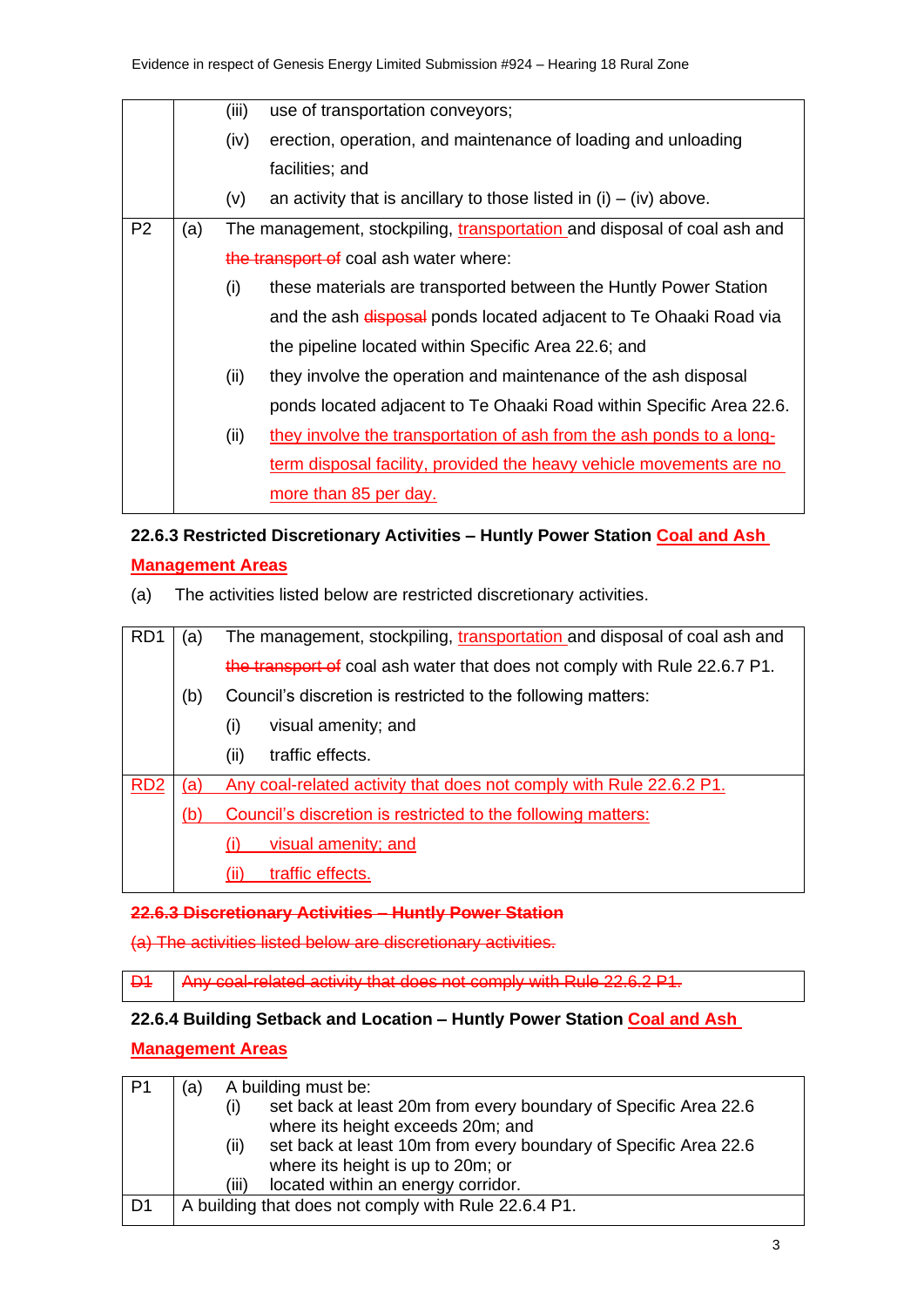### **22.6.5 Building height - Huntly Power Station Coal and Ash Management Areas**

| l P1 | A building must not exceed a height of:<br>(a)              |
|------|-------------------------------------------------------------|
|      | 30m within an area of up to 1500m <sup>2</sup> ; and<br>(1) |
|      | 20m for the balance of Specific Area 22.6.<br>(11)          |
| l D1 | A building that does not comply with Rule 22.6.5 P1.        |

# **22.6.6 Coal stockpile height, setback and coverage - Huntly Power Station Coal and Ash Management Areas**

| $\mathsf{P}1$   | a)  | Coal stockpiles must:                                                    |  |
|-----------------|-----|--------------------------------------------------------------------------|--|
|                 |     | not exceed a height of 15m;<br>(i)                                       |  |
|                 |     | be set back at least 5m from the boundary of Specific Area 22.6;<br>(ii) |  |
|                 |     | not exceed 25% of Specific Area 22.6.<br>(iii)                           |  |
| RD <sub>1</sub> | a)  | Coal stockpiles that do not comply with Rule 22.6.6 P1.                  |  |
|                 | (b) | Council's discretion is restricted to the following matter:              |  |
|                 |     | visual amenity<br>$\left( 1\right)$                                      |  |

## **22.6.78 Energy corridor - transportation of minerals and substances - Huntly Power Station Coal and Ash Management Areas**

| P <sub>1</sub>   | The transportation of minerals and substances in an energy corridor must<br>(a) |                                                                             |
|------------------|---------------------------------------------------------------------------------|-----------------------------------------------------------------------------|
|                  |                                                                                 | comply with all the following conditions:                                   |
|                  |                                                                                 | be limited to coal ash, aggregate, overburden, cleanfill, wastewater<br>(i) |
|                  |                                                                                 | and other liquids (other than a hazardous substance);                       |
|                  |                                                                                 | not deposit discernible minerals or dust; and<br>(ii)                       |
|                  |                                                                                 | not result in odour identified outside the energy corridor.<br>(iii)        |
| R <sub>D</sub> 1 | (a)                                                                             | Any activity that does not comply with Rule 22.6.8 P1.                      |
|                  | (b)                                                                             | Council's discretion is restricted to the following matter:                 |
|                  |                                                                                 | adverse amenity effects.<br>(i)                                             |

### **Clean Version:**

## **22.6 Specific Area – Huntly Power Station Coal and Ash Management Areas**

### **22.6.1 Application of Rules**

- (a) The rules that apply to a permitted activity are set out in Rule 22.6.2.
- (b) The rules that apply to any other activity that is not provided for in Rule 22.6.2 are those that apply to the Rural Zone.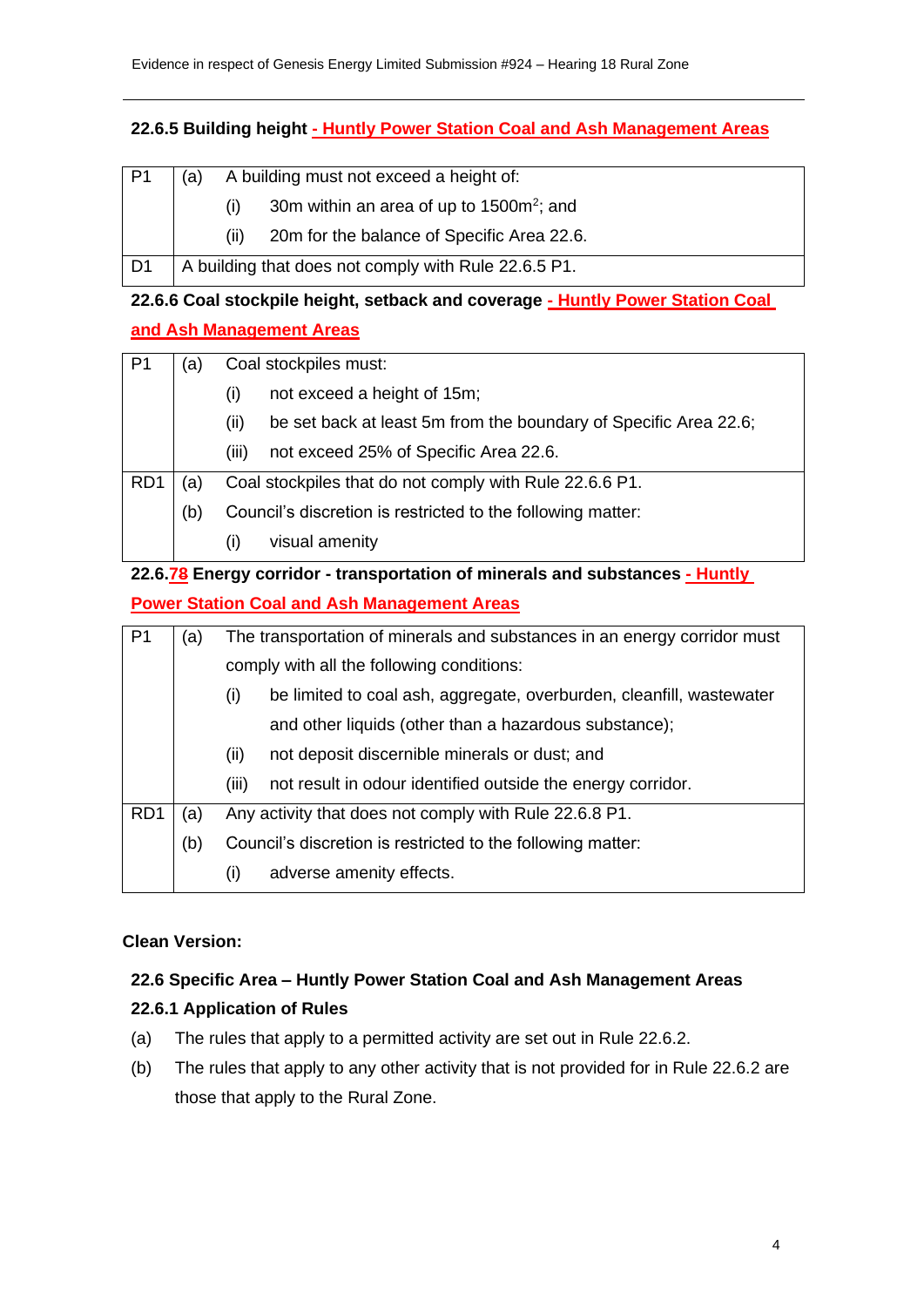## **22.6.2 Permitted Activities – Huntly Power Station Coal and Ash Management Areas**

- (a) In addition to the specific area 22.6 rules, the additional rules that apply to a specific permitted activity within the Huntly Power Station: Coal and Ash Management Areas as identified on the planning maps are as follows:
	- (i) Rule 22.2 Land Use Effects, except:
		- A. Rules 22.3.1 Earthworks
	- (ii) Rule 22.3 Land Use Building, except:
		- A. Rules 22.3.7 Building setbacks do not apply and Rule 22.6.34 applies instead; and
		- B. Rule 22.3.4 Height does not apply and Rule 22.6.45 applies instead.

| P <sub>1</sub> | (a) |       | Coal related activities involving:                                       |
|----------------|-----|-------|--------------------------------------------------------------------------|
|                |     | (i)   | stockpiling;                                                             |
|                |     | (ii)  | screening and sorting;                                                   |
|                |     | (iii) | use of transportation conveyors;                                         |
|                |     | (iv)  | erection, operation, and maintenance of loading and unloading            |
|                |     |       | facilities; and                                                          |
|                |     | (v)   | an activity that is ancillary to those listed in $(i) - (iv)$ above.     |
| P <sub>2</sub> | (a) |       | The management, stockpiling, transportation and disposal of coal ash and |
|                |     |       | coal ash water where:                                                    |
|                |     | (i)   | these materials are transported between the Huntly Power Station         |
|                |     |       | and the ash ponds located adjacent to Te Ohaaki Road via the             |
|                |     |       | pipeline located within Specific Area 22.6; and                          |
|                |     | (ii)  | they involve the operation and maintenance of the ash disposal           |
|                |     |       | ponds located adjacent to Te Ohaaki Road within Specific Area 22.6.      |
|                |     | (ii)  | they involve the transportation of ash from the ash ponds to a long-     |
|                |     |       | term disposal facility, provided the heavy vehicle movements are less    |
|                |     |       | than 85 per day.                                                         |

## **22.6.3 Restricted Discretionary Activities – Huntly Power Station Coal and Ash Management Areas**

(a) The activities listed below are restricted discretionary activities.

| RD1             | (a) | The management, stockpiling, transportation and disposal of coal ash and |
|-----------------|-----|--------------------------------------------------------------------------|
|                 |     | coal ash water that does not comply with Rule 22.6.7 P1.                 |
|                 | (b) | Council's discretion is restricted to the following matters:             |
|                 |     | visual amenity; and<br>$\sf(1)$                                          |
|                 |     | traffic effects.<br>(ii)                                                 |
| RD <sub>2</sub> | (a  | Any coal-related activity that does not comply with Rule 22.6.2 P1.      |